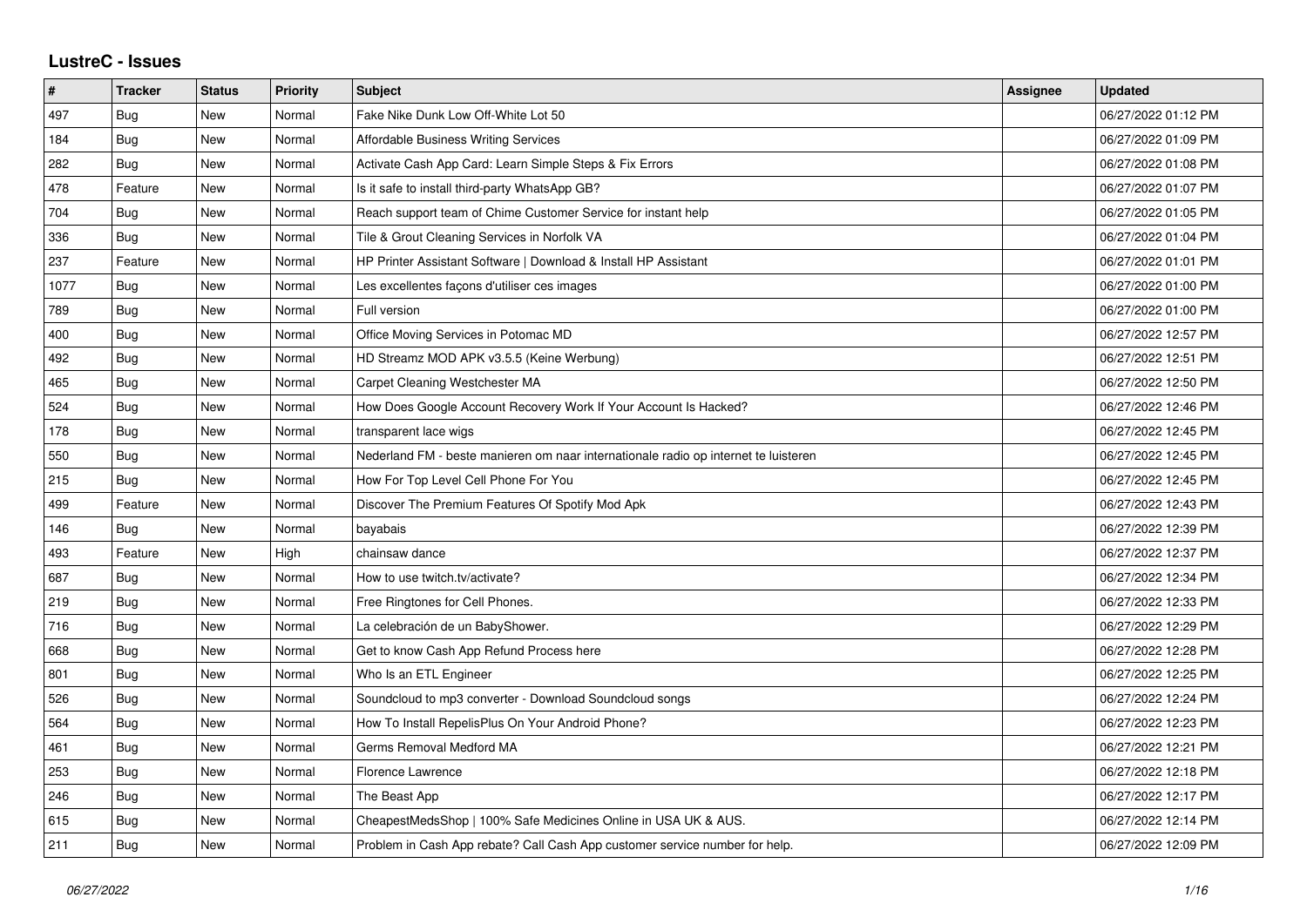| #    | <b>Tracker</b> | <b>Status</b> | <b>Priority</b> | Subject                                                                                | Assignee | <b>Updated</b>      |
|------|----------------|---------------|-----------------|----------------------------------------------------------------------------------------|----------|---------------------|
| 703  | <b>Bug</b>     | New           | Normal          | For real-time help, dial Facebook customer service number                              |          | 06/27/2022 12:08 PM |
| 181  | Bug            | New           | Normal          | <b>Healthcare Custom Writing Services</b>                                              |          | 06/27/2022 12:06 PM |
| 279  | <b>Bug</b>     | New           | High            | What is an essential feature of an internal communications app?                        |          | 06/27/2022 12:05 PM |
| 183  | <b>Bug</b>     | New           | Normal          | Nursing Assignment Help Online                                                         |          | 06/27/2022 12:05 PM |
| 609  | Bug            | New           | High            | Online Trusted Medicine Store in US for Health - Genericmedsupply                      |          | 06/27/2022 12:02 PM |
| 233  | <b>Bug</b>     | New           | Normal          | Anauthorsway.com: My User Experience                                                   |          | 06/27/2022 12:02 PM |
| 770  | <b>Bug</b>     | New           | Normal          | Canon IJ Network Tool                                                                  |          | 06/27/2022 11:57 AM |
| 644  | Bug            | New           | Normal          | <b>TeaTV App Review</b>                                                                |          | 06/27/2022 11:47 AM |
| 817  | Bug            | New           | Normal          | Pacman 30th Anniversary                                                                |          | 06/27/2022 11:47 AM |
| 537  | Bug            | New           | Normal          | Get tech assistance with customer support on ATT Yahoo email login issue.              |          | 06/27/2022 11:44 AM |
| 289  | <b>Bug</b>     | New           | Normal          | Recover Yahoo Mail Forgotten Password - Explore Kanata Chinese                         |          | 06/27/2022 11:44 AM |
| 258  | <b>Bug</b>     | New           | Normal          | Fake Nike Dunk High AMBUSH Deep Royal                                                  |          | 06/27/2022 11:39 AM |
| 197  | Bug            | New           | Normal          | SBL JABORANDI PLUS HAIR OIL - COMPLETE SCALP CARE (100ML)                              |          | 06/27/2022 11:35 AM |
| 248  | <b>Bug</b>     | New           | Normal          | Mobile ringtones and attractiveness ringtones                                          |          | 06/27/2022 11:32 AM |
| 169  | <b>Bug</b>     | New           | Normal          | CV Maker - UAE CV Writing Agency                                                       |          | 06/27/2022 11:27 AM |
| 255  | Feature        | New           | Normal          | best doctor for psoriasis                                                              |          | 06/27/2022 11:17 AM |
| 345  | <b>Bug</b>     | New           | Normal          | Stain Protection Services in Chesapeake VA                                             |          | 06/27/2022 11:15 AM |
| 245  | Bug            | New           | Normal          | Write My Essay For Me Cheap                                                            |          | 06/27/2022 11:15 AM |
| 480  | <b>Bug</b>     | New           | Normal          | Nur Online Shop                                                                        |          | 06/27/2022 11:10 AM |
| 75   | Bug            | New           | Normal          | exception File "checks/algebraicLoop.ml", line 368, characters 16-22: Assertion failed |          | 06/27/2022 11:09 AM |
| 799  | <b>Bug</b>     | New           | Normal          | Who Is an ETL Engineer                                                                 |          | 06/27/2022 11:07 AM |
| 496  | <b>Bug</b>     | New           | Normal          | What is Live NetTV?                                                                    |          | 06/27/2022 10:51 AM |
| 235  | Bug            | New           | Low             | HP Printer Assistant Software   Download & Install HP Assistant                        |          | 06/27/2022 10:48 AM |
| 699  | <b>Bug</b>     | New           | Normal          | Would you be able to utilize Cash App Twitch?                                          |          | 06/27/2022 10:45 AM |
| 820  | <b>Bug</b>     | New           | Normal          | Metal Slug Apk para Android                                                            |          | 06/27/2022 10:41 AM |
| 680  | Feature        | New           | Normal          | Word Jewels 2                                                                          |          | 06/27/2022 10:41 AM |
| 777  | <b>Bug</b>     | New           | Normal          | Obtain driving instructions using Google Maps.                                         |          | 06/27/2022 10:37 AM |
| 804  | <b>Bug</b>     | New           | Normal          | Review                                                                                 |          | 06/27/2022 10:35 AM |
| 331  | <b>Bug</b>     | New           | Normal          | Water Extraction Services in Norfolk VA                                                |          | 06/27/2022 10:33 AM |
| 1118 | <b>Bug</b>     | New           | Normal          | Gameplay Minecraft                                                                     |          | 06/27/2022 10:33 AM |
| 640  | Bug            | New           | Normal          | play game with me                                                                      |          | 06/27/2022 10:32 AM |
| 504  | <b>Bug</b>     | New           | Normal          | A beginner should always look for online Java assignment help!                         |          | 06/27/2022 10:32 AM |
| 333  | <b>Bug</b>     | New           | Normal          | Mold Removal Services in Norfolk VA                                                    |          | 06/27/2022 10:32 AM |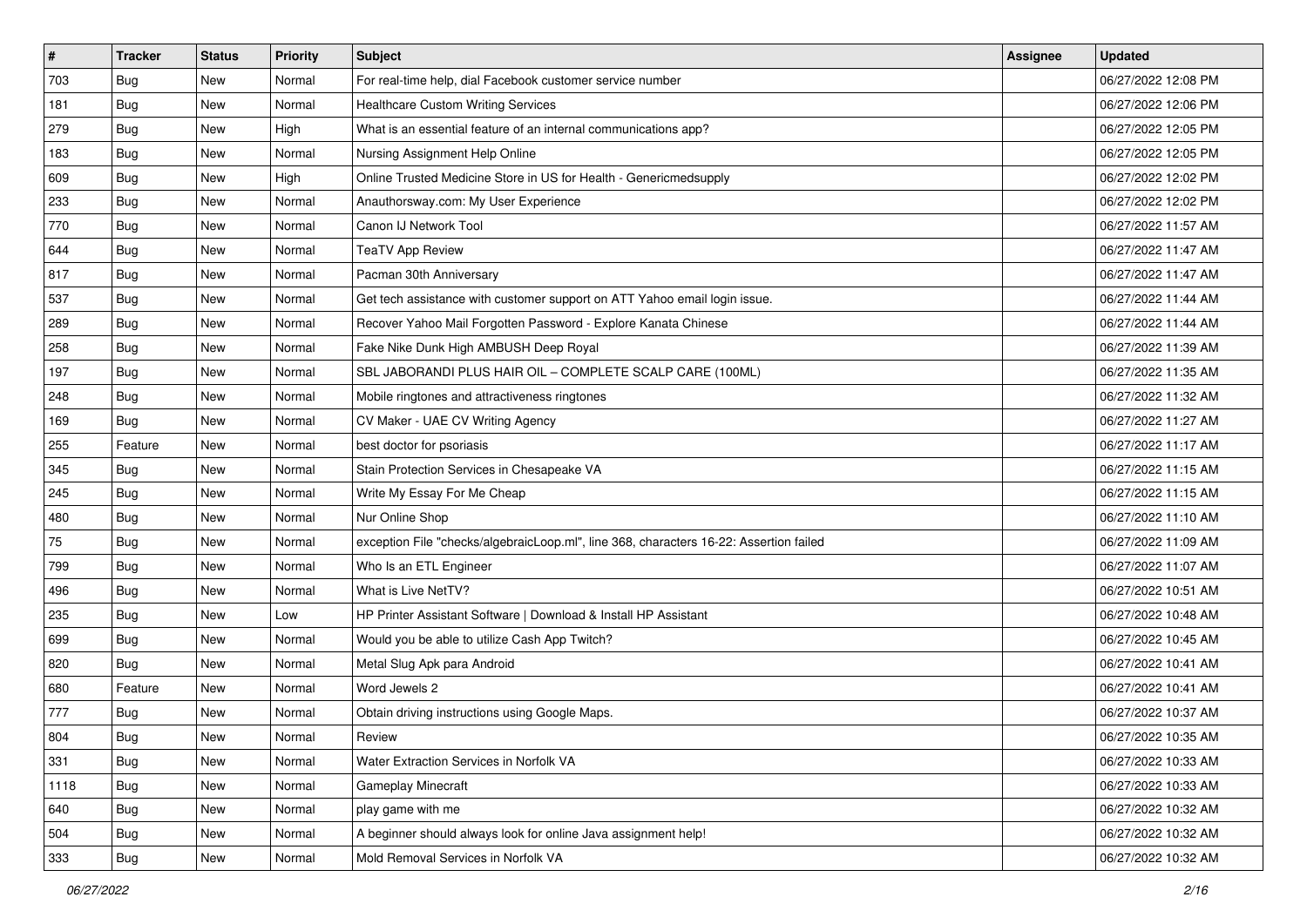| $\vert$ # | <b>Tracker</b> | <b>Status</b> | <b>Priority</b> | Subject                                                                                                                                      | Assignee | <b>Updated</b>      |
|-----------|----------------|---------------|-----------------|----------------------------------------------------------------------------------------------------------------------------------------------|----------|---------------------|
| 709       | <b>Bug</b>     | New           | Normal          | How To Load Cash App Card At Walmart Without Having To Face Any Hassle?                                                                      |          | 06/27/2022 10:30 AM |
| 538       | Bug            | New           | Normal          | Will cash app refund money if scammed quickly?                                                                                               |          | 06/27/2022 10:25 AM |
| 164       | Bug            | New           | Normal          | dfgbd                                                                                                                                        |          | 06/27/2022 10:23 AM |
| 792       | <b>Bug</b>     | New           | Normal          | What is Google Camera Mod?                                                                                                                   |          | 06/27/2022 10:20 AM |
| 552       | Feature        | <b>New</b>    | Normal          | Radio rfm and the benefits of radio rfm                                                                                                      |          | 06/27/2022 10:17 AM |
| 168       | Bug            | New           | Normal          | UFC 256 Live Stream Online                                                                                                                   |          | 06/27/2022 10:16 AM |
| 481       | <b>Bug</b>     | New           | Normal          | Nur Online Shop                                                                                                                              |          | 06/27/2022 10:10 AM |
| 506       | Bug            | <b>New</b>    | Normal          | www.trendmicro.com/activate                                                                                                                  |          | 06/27/2022 10:10 AM |
| 242       | Feature        | New           | Normal          | Descripción de Torque Pro MOD APK para Android                                                                                               |          | 06/27/2022 10:06 AM |
| 232       | Bug            | <b>New</b>    | Normal          | FM whatsapp messaging app.                                                                                                                   |          | 06/27/2022 10:04 AM |
| 642       | <b>Bug</b>     | New           | Normal          | thong tin thoi tiet ngay hom nay                                                                                                             |          | 06/27/2022 10:03 AM |
| 133       | <b>Bug</b>     | New           | Normal          | craftlabs                                                                                                                                    |          | 06/27/2022 10:01 AM |
| 590       | Bug            | New           | Normal          | Follow proper initiatives to check my cash app card balance:                                                                                 |          | 06/27/2022 09:57 AM |
| 490       | <b>Bug</b>     | New           | Normal          | Unlock cash app account by getting quick solutions from the technical executives                                                             |          | 06/27/2022 09:57 AM |
| 637       | Feature        | New           | Normal          | Why do the Outlook rules not work in my account?                                                                                             |          | 06/27/2022 09:51 AM |
| 675       | Bug            | New           | Normal          | What Are Smart Tactics To Fix Cash App Transfer Failed Hurdles?                                                                              |          | 06/27/2022 09:51 AM |
| 639       | <b>Bug</b>     | New           | Normal          | thong tin chinh xac                                                                                                                          |          | 06/27/2022 09:48 AM |
| 822       | Bug            | New           | Normal          | Dowload Your Boyfriend Game                                                                                                                  |          | 06/27/2022 09:48 AM |
| 798       | Bug            | New           | Normal          | Who Is an ETL Engineer                                                                                                                       |          | 06/27/2022 09:48 AM |
| 944       | Feature        | New           | Normal          | Canon.com/ijsetup                                                                                                                            |          | 06/27/2022 09:46 AM |
| 76        | <b>Bug</b>     | New           | Normal          | Import error: Load error: imported node real_to_int declared in a regular Lustre file. File "include/conv.lusi", line 1,<br>characters 0-64: |          | 06/27/2022 09:43 AM |
| 190       | Bug            | New           | Normal          | All About Cash App Transfer Fail Problems                                                                                                    |          | 06/27/2022 09:37 AM |
| 347       | Bug            | New           | Normal          | Eco/Green Cleaning Services in Chesapeake VA                                                                                                 |          | 06/27/2022 09:35 AM |
| 819       | <b>Bug</b>     | New           | Normal          | Metal Slug Apk para Android                                                                                                                  |          | 06/27/2022 09:35 AM |
| 244       | Bug            | New           | Normal          | Quels sont les avantages des stations de radio en ligne.                                                                                     |          | 06/27/2022 09:34 AM |
| 988       | <b>Bug</b>     | New           | Normal          | <b>Medicinal Mushrooms</b>                                                                                                                   |          | 06/27/2022 09:33 AM |
| 503       | Bug            | New           | Normal          | Youtube Premium Apk free download for Android                                                                                                |          | 06/27/2022 09:29 AM |
| 634       | Bug            | New           | Normal          | Buy Vidalista Tablets (Tadalafil) at [\$25 OFF + Free Shipping] Vidalistatablets                                                             |          | 06/27/2022 09:29 AM |
| 525       | Bug            | New           | Normal          | If you don't have a QR code: How to activate cash app card in app                                                                            |          | 06/27/2022 09:27 AM |
| 614       | Bug            | New           | Normal          | Como baixar o MOD APK no celular                                                                                                             |          | 06/27/2022 09:26 AM |
| 508       | <b>Bug</b>     | New           | Normal          | hire a professional dissertation help                                                                                                        |          | 06/27/2022 09:20 AM |
| 380       | <b>Bug</b>     | New           | Normal          | Moving Services in McLean VA                                                                                                                 |          | 06/27/2022 09:16 AM |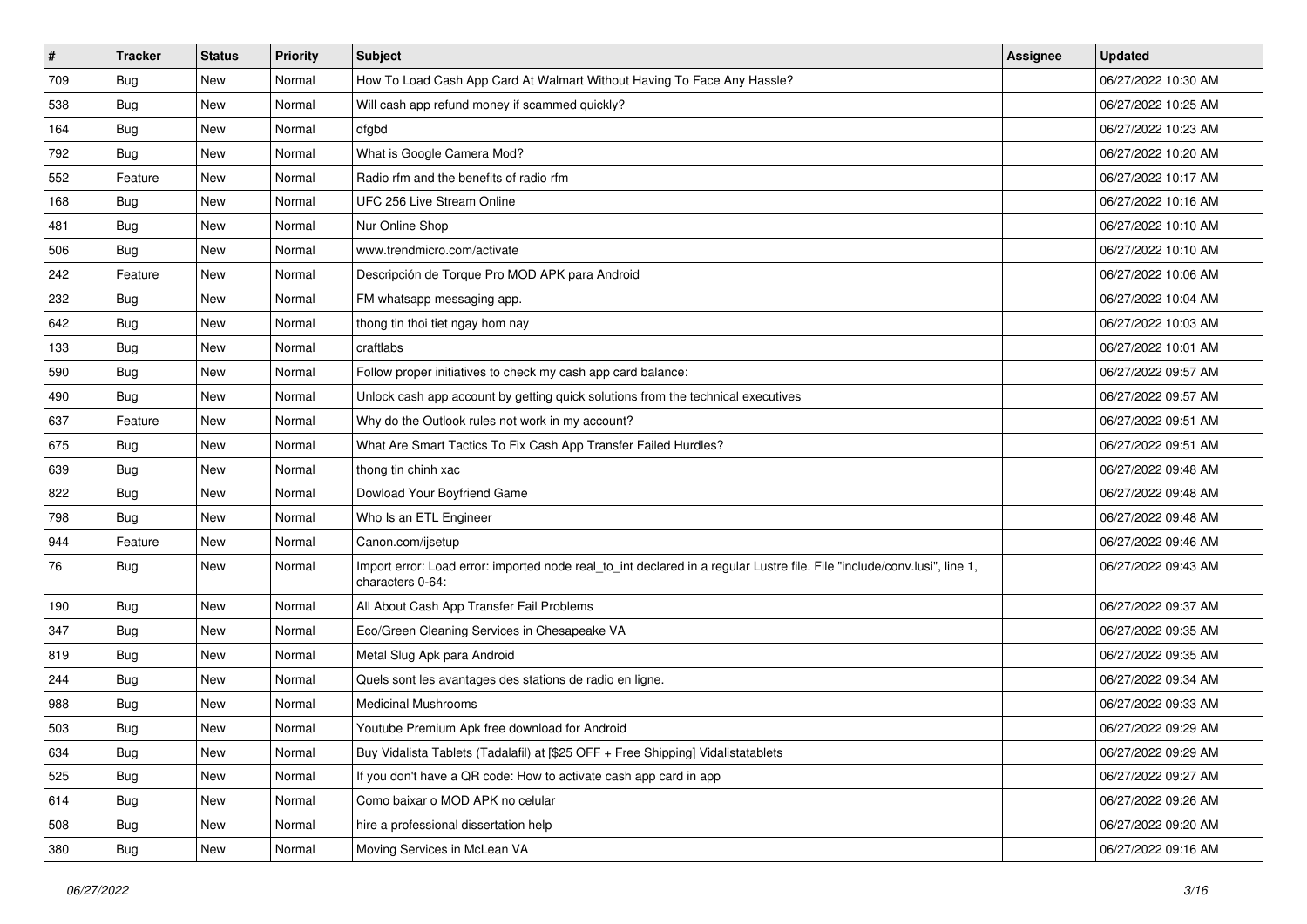| $\vert$ # | <b>Tracker</b> | <b>Status</b> | <b>Priority</b> | <b>Subject</b>                                                                           | <b>Assignee</b> | <b>Updated</b>      |
|-----------|----------------|---------------|-----------------|------------------------------------------------------------------------------------------|-----------------|---------------------|
| 205       | <b>Bug</b>     | New           | Low             | Mens Designer Glasses                                                                    |                 | 06/27/2022 09:14 AM |
| 489       | Bug            | New           | Normal          | Get cash app refund instantly if sent to the wrong person                                |                 | 06/27/2022 09:12 AM |
| 726       | <b>Bug</b>     | New           | Normal          | Mobile Application Development Services                                                  |                 | 06/27/2022 09:10 AM |
| 234       | <b>Bug</b>     | New           | Normal          | My Personal Experience With the College Writing Services                                 |                 | 06/27/2022 09:09 AM |
| 772       | <b>Bug</b>     | <b>New</b>    | Normal          | united airlines baggage policy                                                           |                 | 06/27/2022 09:09 AM |
| 652       | Bug            | New           | Normal          | Sesame Health Benefits                                                                   |                 | 06/27/2022 08:59 AM |
| 491       | Feature        | New           | Normal          | Automatically download and paste Reddit wallpapers into Windows                          |                 | 06/27/2022 08:59 AM |
| 657       | Bug            | New           | Normal          | Coconut Nutrition Facts And Health Benefits                                              |                 | 06/27/2022 08:56 AM |
| 113       | Bug            | New           | Normal          | ufc 254 live                                                                             |                 | 06/27/2022 08:54 AM |
| 214       | Feature        | New           | Normal          | Five Christmas Apps For Apple Users                                                      |                 | 06/27/2022 08:53 AM |
| 959       | Bug            | New           | Normal          | Get connected with cash app team-How to get money off cash app at walmart without card   |                 | 06/27/2022 08:52 AM |
| 653       | <b>Bug</b>     | New           | Normal          | Jujube (Jinjoles): Properties And Health Benefits                                        |                 | 06/27/2022 08:47 AM |
| 228       | Bug            | New           | Normal          | Why Does Cash App Transaction Failed? - Here Is the Answer                               |                 | 06/27/2022 08:44 AM |
| 591       | <b>Bug</b>     | New           | Normal          | How To Find Facebook Modifications For Your Spotify Premium Apk?                         |                 | 06/27/2022 08:41 AM |
| 262       | Bug            | New           | Normal          | It this true to dealing Wuth                                                             |                 | 06/27/2022 08:39 AM |
| 683       | Feature        | New           | Normal          | Game creation                                                                            |                 | 06/27/2022 08:39 AM |
| 785       | Bug            | New           | Normal          | How To Get Money Off Cash App Without Card Or With A Card?                               |                 | 06/27/2022 08:28 AM |
| 515       | <b>Bug</b>     | New           | Normal          | Fragment Nike Dunk High Tokyo Fake                                                       |                 | 06/27/2022 08:24 AM |
| 157       | Bug            | New           | Normal          | Forget cash app pin                                                                      |                 | 06/27/2022 08:18 AM |
| 495       | <b>Bug</b>     | New           | Normal          | Twitch Clip Downloader Download Twitch Clips Online 2021                                 |                 | 06/27/2022 08:17 AM |
| 528       | Bug            | New           | Normal          | Korean Mag                                                                               |                 | 06/27/2022 08:14 AM |
| 141       | Feature        | New           | Normal          | Something about jerry curly                                                              |                 | 06/27/2022 08:07 AM |
| 514       | Bug            | New           | Normal          | Trans-Caribbean                                                                          |                 | 06/27/2022 08:06 AM |
| 720       | Bug            | New           | Normal          | How does Cash App Phone Number provide a quick treatment?                                |                 | 06/27/2022 08:02 AM |
| 556       | Bug            | New           | Normal          | Play Game Mod Apk With Your Friends                                                      |                 | 06/27/2022 08:01 AM |
| 584       | <b>Bug</b>     | New           | Normal          | Want the cash app customer service number to check balance?                              |                 | 06/27/2022 08:00 AM |
| 116       | <b>Bug</b>     | New           | Normal          | aertaeyg                                                                                 |                 | 06/27/2022 07:43 AM |
| 502       | Bug            | New           | Normal          | Les instructions pour définir des sonneries pour iPhone sont simples et faciles à suivre |                 | 06/27/2022 07:40 AM |
| 667       | <b>Bug</b>     | New           | Normal          | What Is a Ringtone?                                                                      |                 | 06/27/2022 07:34 AM |
| 250       | <b>Bug</b>     | New           | Normal          | Reviews of phone ringtones                                                               |                 | 06/27/2022 07:29 AM |
| 158       | Bug            | New           | Normal          | dfghj zcvgh                                                                              |                 | 06/27/2022 07:28 AM |
| 519       | <b>Bug</b>     | New           | Normal          | Are you finding online UK Assignment writers?                                            |                 | 06/27/2022 07:23 AM |
| 681       | Feature        | New           | High            | Online Class                                                                             |                 | 06/27/2022 07:20 AM |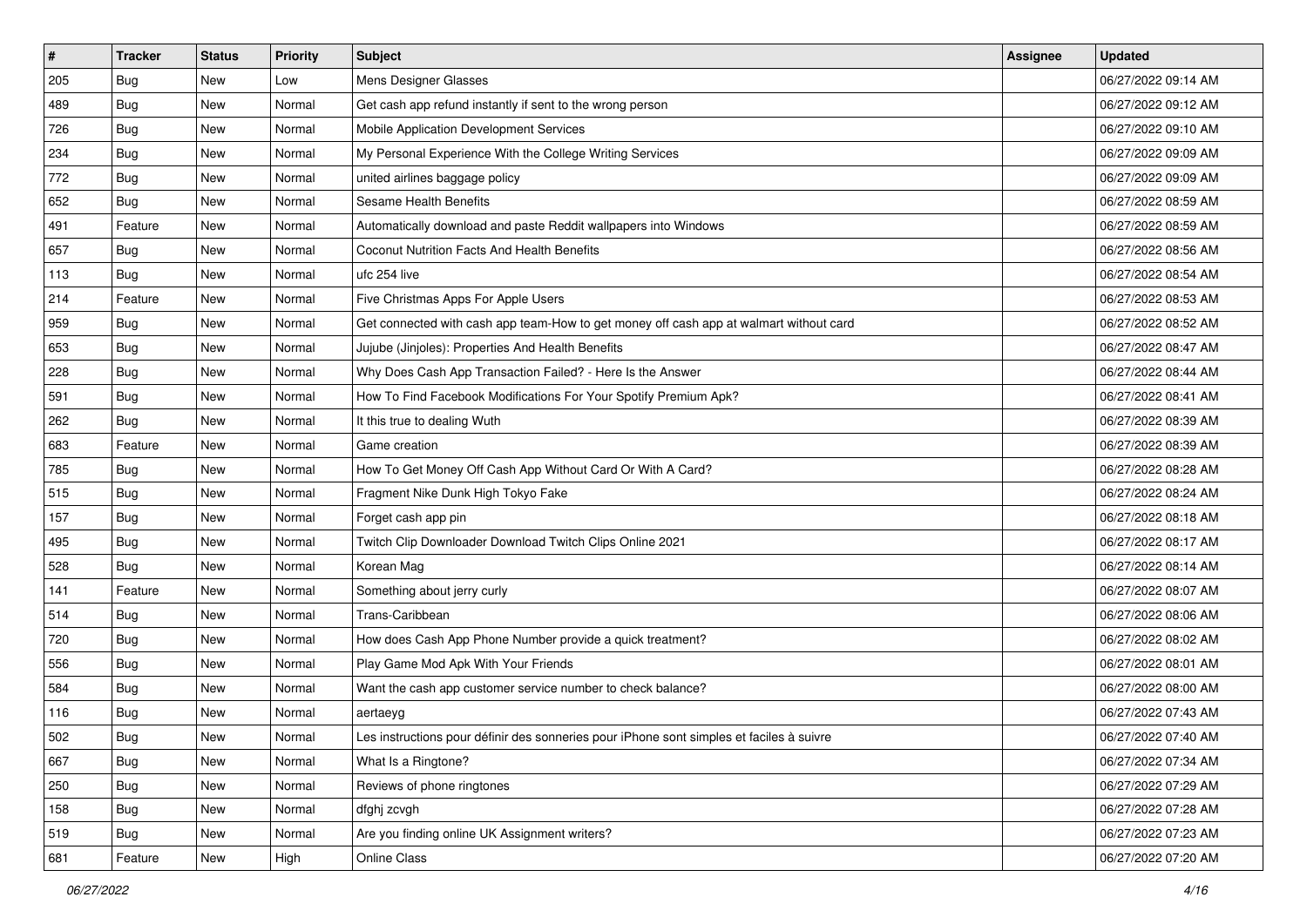| $\sharp$ | <b>Tracker</b> | <b>Status</b> | <b>Priority</b> | Subject                                                                                | <b>Assignee</b> | <b>Updated</b>      |
|----------|----------------|---------------|-----------------|----------------------------------------------------------------------------------------|-----------------|---------------------|
| 996      | <b>Bug</b>     | New           | Normal          | Cricut.com/setup                                                                       |                 | 06/27/2022 07:12 AM |
| 471      | <b>Bug</b>     | New           | Normal          | Residential Floor Cleaning Westchester MA                                              |                 | 06/27/2022 07:08 AM |
| 1018     | Bug            | New           | Normal          | So erhalten Sie ein kostenloses Hörbuch                                                |                 | 06/27/2022 07:08 AM |
| 317      | Bug            | <b>New</b>    | Normal          | Eco/Green Cleaning Services in Virginia Beach VA                                       |                 | 06/27/2022 07:03 AM |
| 565      | Bug            | New           | Normal          | How To Install RepelisPlus On Your Android Phone?                                      |                 | 06/27/2022 06:54 AM |
| 807      | <b>Bug</b>     | New           | Normal          | 1v1Battle is a strategic action 'Build and shoot' game                                 |                 | 06/27/2022 06:52 AM |
| 618      | Bug            | New           | Normal          | Buy Steroids Online with OurMedicnes.com   Best Quality Steroids                       |                 | 06/27/2022 06:46 AM |
| 520      | <b>Bug</b>     | New           | Normal          | What Is The Major Role Of Cash.app/Help and Support Page?                              |                 | 06/27/2022 06:43 AM |
| 577      | <b>Bug</b>     | New           | Normal          | Follow these easy steps to make Admiral Casino Login                                   |                 | 06/27/2022 06:34 AM |
| 507      | Bug            | New           | Normal          | central.bitdefender.com                                                                |                 | 06/27/2022 06:31 AM |
| 763      | <b>Bug</b>     | New           | High            | How to Make a Ringtone on Your iPhone                                                  |                 | 06/27/2022 06:21 AM |
| 505      | Bug            | New           | Normal          | www.trendmicro.com/activate                                                            |                 | 06/27/2022 06:15 AM |
| 669      | Feature        | New           | Normal          | Nursing Assignment Help                                                                |                 | 06/27/2022 06:12 AM |
| 487      | Bug            | New           | Normal          | Cheap Fake Dunks                                                                       |                 | 06/27/2022 06:01 AM |
| 665      | Feature        | <b>New</b>    | Normal          | Look for a dedicated help with finance assignment                                      |                 | 06/27/2022 05:56 AM |
| 588      | Bug            | New           | Normal          | YouTube Vanced Apk Manager App - Como instalá-lo                                       |                 | 06/27/2022 05:52 AM |
| 541      | <b>Bug</b>     | New           | Normal          | How to fix the cash app payment failed errors?                                         |                 | 06/27/2022 05:52 AM |
| 546      | Feature        | New           | Normal          | Quickbooks Error                                                                       |                 | 06/27/2022 05:51 AM |
| 689      | Bug            | New           | Normal          | How to use twitch.tv/activate?                                                         |                 | 06/27/2022 05:44 AM |
| 715      | Bug            | New           | Normal          | Puppy Playtime Descargar gratis                                                        |                 | 06/27/2022 05:42 AM |
| 808      | Bug            | New           | Normal          | Sinnvolle Guten-Morgen-Grüße                                                           |                 | 06/27/2022 05:41 AM |
| 985      | Bug            | New           | Normal          | Find out the vitality of Facebook Phone Number:                                        |                 | 06/27/2022 05:39 AM |
| 315      | Bug            | New           | Normal          | Dissertation help UK                                                                   |                 | 06/27/2022 05:29 AM |
| 532      | <b>Bug</b>     | New           | Normal          | My Assignment Help                                                                     |                 | 06/27/2022 05:29 AM |
| 484      | Bug            | New           | Normal          | UK best essay writing service                                                          |                 | 06/27/2022 05:20 AM |
| 527      | Feature        | New           | Normal          | My Teachers                                                                            |                 | 06/27/2022 05:14 AM |
| 702      | <b>Bug</b>     | New           | Normal          | Avail Chime Customer Service to know How To Get Chime Bank Statement                   |                 | 06/27/2022 04:59 AM |
| 978      | Bug            | New           | Normal          | Delamore Lodge is a place to stay.                                                     |                 | 06/27/2022 04:57 AM |
| 209      | <b>Bug</b>     | New           | Normal          | Neglect to access old Cash App account considering message notice issue? Contact help. |                 | 06/27/2022 04:49 AM |
| 194      | <b>Bug</b>     | New           | Normal          | lace closure wigs                                                                      |                 | 06/27/2022 04:48 AM |
| 173      | Feature        | New           | Normal          | private limited company registration                                                   |                 | 06/27/2022 04:47 AM |
| 782      | <b>Bug</b>     | New           | Normal          | Comment faire une sonnerie téléphonique                                                |                 | 06/27/2022 04:47 AM |
| 278      | <b>Bug</b>     | New           | Normal          | Cash App Help & Solutions - Here You Will Get Better Assistance                        |                 | 06/27/2022 04:41 AM |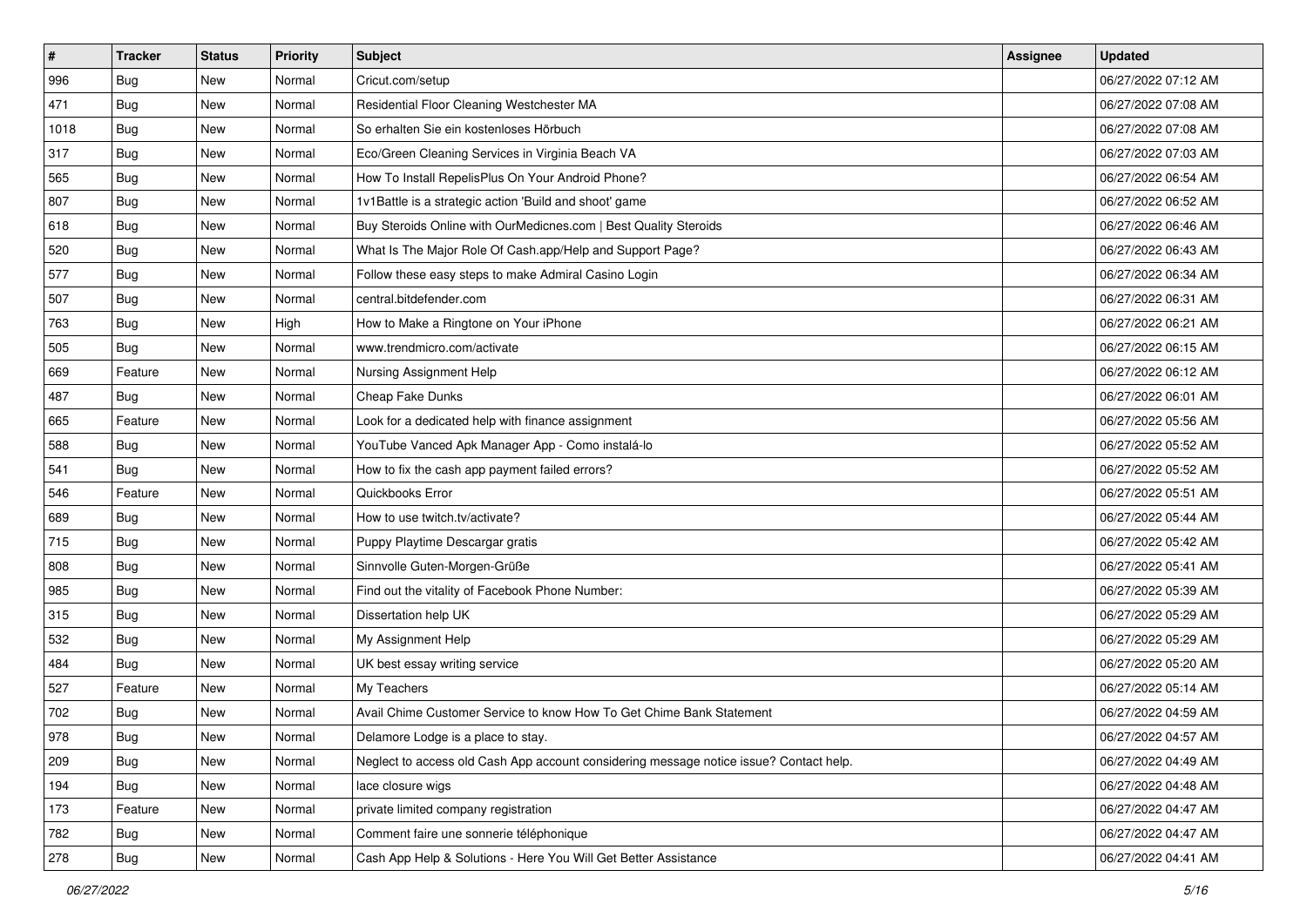| $\vert$ # | <b>Tracker</b> | <b>Status</b> | <b>Priority</b> | <b>Subject</b>                                                                                                                                                                                                                                                        | <b>Assignee</b> | <b>Updated</b>      |
|-----------|----------------|---------------|-----------------|-----------------------------------------------------------------------------------------------------------------------------------------------------------------------------------------------------------------------------------------------------------------------|-----------------|---------------------|
| 1127      | <b>Bug</b>     | New           | Normal          | Is there any support to find Google Feud answers?                                                                                                                                                                                                                     |                 | 06/27/2022 04:27 AM |
| 544       | Bug            | New           | Normal          | Hey! I had a very cool idea to order our general picture on canvas for my family as a gift. But couldn't find a good<br>one. Once my friend advised me this article in which I found what I was looking for and gave a cool gift to my family.                        |                 | 06/27/2022 04:10 AM |
| 596       | Bug            | New           | Normal          | <b>Kids Games</b>                                                                                                                                                                                                                                                     |                 | 06/27/2022 04:08 AM |
| 267       | Bug            | <b>New</b>    | Normal          | How To Use Internet Radio Services To Listen To Your Favorite Songs                                                                                                                                                                                                   |                 | 06/27/2022 04:05 AM |
| 200       | <b>Bug</b>     | New           | Normal          | uiopilo                                                                                                                                                                                                                                                               |                 | 06/27/2022 04:04 AM |
| 646       | Feature        | New           | Normal          | <b>Collaborative Research Group</b>                                                                                                                                                                                                                                   |                 | 06/27/2022 04:01 AM |
| 494       | Bug            | <b>New</b>    | Normal          | <b>Buy Discussion Post</b>                                                                                                                                                                                                                                            |                 | 06/27/2022 03:51 AM |
| 218       | Bug            | New           | Normal          | Popular Educational trends                                                                                                                                                                                                                                            |                 | 06/27/2022 03:49 AM |
| 656       | <b>Bug</b>     | <b>New</b>    | Normal          | Kiwi Nutrition Facts And Health Benefits                                                                                                                                                                                                                              |                 | 06/27/2022 03:49 AM |
| 518       | Bug            | New           | Normal          | How To Check The Balance Of Cash App Account By Taking Cash App Support?                                                                                                                                                                                              |                 | 06/27/2022 03:46 AM |
| 222       | <b>Bug</b>     | <b>New</b>    | Normal          | Social Profile links                                                                                                                                                                                                                                                  |                 | 06/27/2022 03:39 AM |
| 672       | Bug            | <b>New</b>    | Normal          | The easiest way to delete ringtones on iPhone                                                                                                                                                                                                                         |                 | 06/27/2022 03:38 AM |
| 138       | <b>Bug</b>     | <b>New</b>    | Normal          | own-sweethome                                                                                                                                                                                                                                                         |                 | 06/27/2022 03:36 AM |
| 482       | Bug            | <b>New</b>    | Normal          | <b>Text Window</b>                                                                                                                                                                                                                                                    |                 | 06/27/2022 03:29 AM |
| 593       | <b>Bug</b>     | <b>New</b>    | Normal          | Eiffel Spark Ultimate C2 SN series is a fully synthetic range of advanced performance engine oils blended in high<br>performance fully synthetic (PAO - polyalphaolefin) basestocks fortified with advanced technology additive system,<br>specifically formulated to |                 | 06/27/2022 03:28 AM |
| 966       | Bug            | New           | Normal          | How to Download the Filmes                                                                                                                                                                                                                                            |                 | 06/27/2022 03:25 AM |
| 740       | Feature        | <b>New</b>    | Normal          | Online Thesis Help USA                                                                                                                                                                                                                                                |                 | 06/27/2022 03:19 AM |
| 171       | Feature        | <b>New</b>    | Normal          | loan management system                                                                                                                                                                                                                                                |                 | 06/27/2022 03:18 AM |
| 119       | <b>Bug</b>     | <b>New</b>    | Normal          | klhjigyu                                                                                                                                                                                                                                                              |                 | 06/27/2022 03:07 AM |
| 292       | Bug            | <b>New</b>    | Normal          | Venmo to Cash App Transfer Of Money- Explore Here                                                                                                                                                                                                                     |                 | 06/27/2022 03:05 AM |
| 474       | <b>Bug</b>     | <b>New</b>    | Normal          | Floor Waxing Arlington MA                                                                                                                                                                                                                                             |                 | 06/27/2022 03:03 AM |
| 175       | Feature        | New           | Normal          | All About Cash App Transfer Fail Problems                                                                                                                                                                                                                             |                 | 06/27/2022 02:59 AM |
| 696       | Bug            | <b>New</b>    | Normal          | How to Install the TuMangaOnline App                                                                                                                                                                                                                                  |                 | 06/27/2022 02:49 AM |
| 468       | Bug            | New           | Normal          | Floor Cleaning Westchester MA                                                                                                                                                                                                                                         |                 | 06/27/2022 02:41 AM |
| 806       | Feature        | <b>New</b>    | Normal          | Go everywhere thanks to mapquest driving directions                                                                                                                                                                                                                   |                 | 06/27/2022 02:39 AM |
| 1112      | Bug            | New           | Normal          | What Cash App Policy Says If Random Person Sent Me Money On Cash App?                                                                                                                                                                                                 |                 | 06/27/2022 02:39 AM |
| 561       | <b>Bug</b>     | New           | Normal          | Enjoy the Full YouTube Premium Experience With YouTube Premium Membership                                                                                                                                                                                             |                 | 06/27/2022 02:37 AM |
| 261       | Bug            | New           | Normal          | Ringtone Downloads - Easy Ways Come Up With Your Own Ringtones                                                                                                                                                                                                        |                 | 06/27/2022 02:23 AM |
| 1001      | <b>Bug</b>     | New           | Normal          | Venmo Keep Saying Error?                                                                                                                                                                                                                                              |                 | 06/27/2022 02:20 AM |
| 1117      | Bug            | New           | Normal          | Equal Words - Word search game for PC and Windows Phone                                                                                                                                                                                                               |                 | 06/27/2022 02:12 AM |
| 271       | Feature        | New           | Normal          | Fashion                                                                                                                                                                                                                                                               |                 | 06/27/2022 02:07 AM |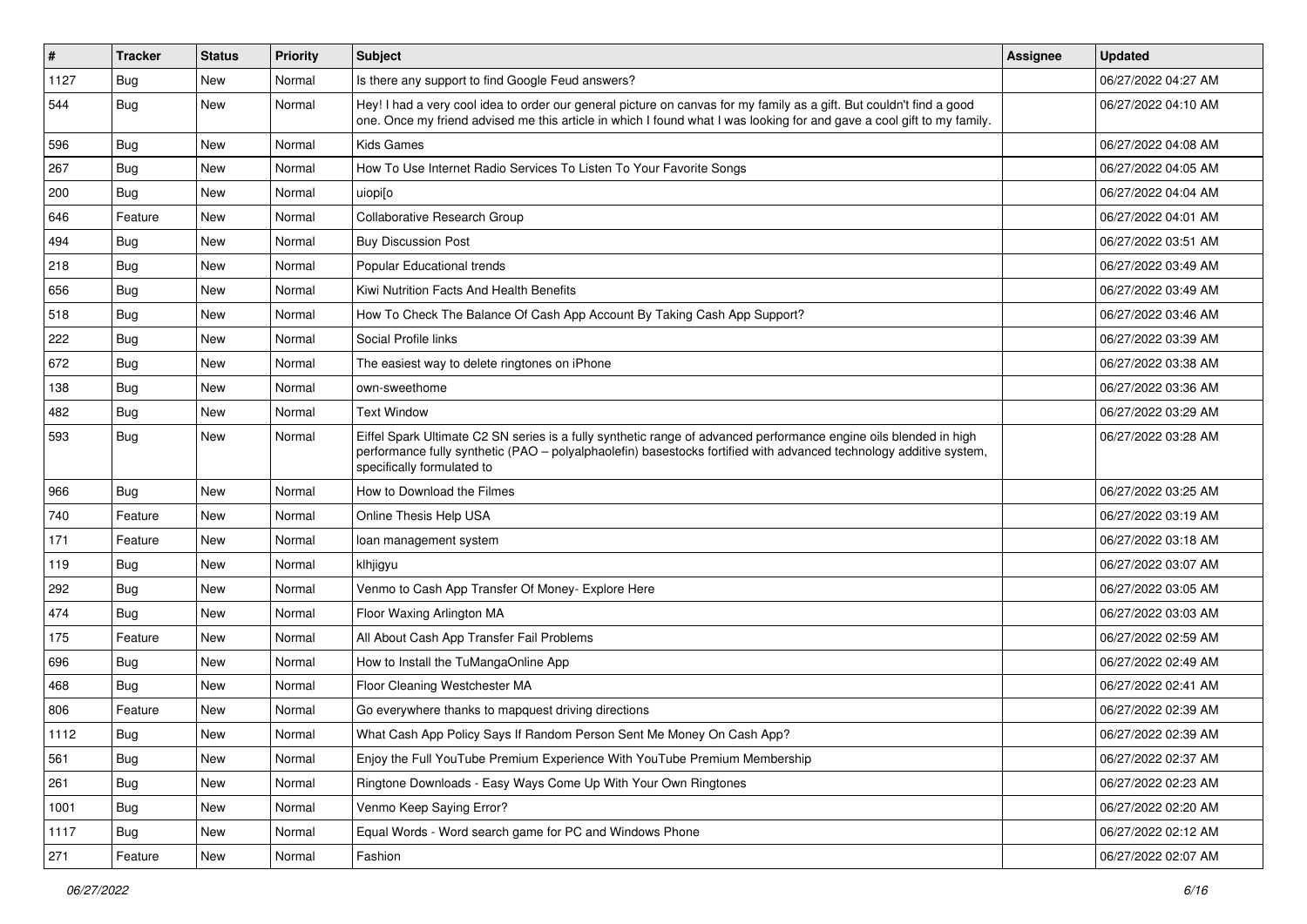| $\sharp$ | <b>Tracker</b> | <b>Status</b> | <b>Priority</b> | <b>Subject</b>                                                             | <b>Assignee</b> | <b>Updated</b>      |
|----------|----------------|---------------|-----------------|----------------------------------------------------------------------------|-----------------|---------------------|
| 488      | <b>Bug</b>     | New           | Normal          | Quick solution to solve cash app dispute by the technical team             |                 | 06/27/2022 02:04 AM |
| 632      | <b>Bug</b>     | New           | Normal          | CheapestMedsShop   100% Safe Medicines Online in UK & AUS.                 |                 | 06/27/2022 02:04 AM |
| 616      | Bug            | New           | Normal          | Buy Anavar Tablets   Anavar For Sale in USA, UK & Australia                |                 | 06/27/2022 02:02 AM |
| 196      | Bug            | <b>New</b>    | Normal          | Homoeobazaar For Homeopathy Medicines                                      |                 | 06/27/2022 01:58 AM |
| 372      | Bug            | New           | Normal          | Auto Transport Services in Arlington County VA                             |                 | 06/27/2022 01:42 AM |
| 180      | Feature        | New           | Normal          | homoeobazaar                                                               |                 | 06/27/2022 01:39 AM |
| 693      | Feature        | New           | Normal          | How To Get My Money Back From The Cash App To Your Wallet?                 |                 | 06/27/2022 01:31 AM |
| 154      | <b>Bug</b>     | New           | Normal          | fdgyyrut gyrtrw                                                            |                 | 06/27/2022 01:21 AM |
| 139      | Bug            | New           | Normal          | relseo                                                                     |                 | 06/27/2022 01:20 AM |
| 611      | Feature        | <b>New</b>    | Normal          | Buy All Modafinil & Armodafinil Tablets @Buy Modafinil US                  |                 | 06/27/2022 01:12 AM |
| 149      | <b>Bug</b>     | New           | Normal          | dftgy                                                                      |                 | 06/27/2022 01:11 AM |
| 522      | Feature        | New           | Normal          | Can You Check App Limits, If Cash app won't let me send money?             |                 | 06/27/2022 01:06 AM |
| 207      | Feature        | New           | Low             | real estate lead conversion                                                |                 | 06/27/2022 01:02 AM |
| 114      | <b>Bug</b>     | New           | Normal          | <b>Medical Research Writing Services</b>                                   |                 | 06/27/2022 12:57 AM |
| 648      | Feature        | <b>New</b>    | Normal          | <b>Plum Health Benefits</b>                                                |                 | 06/27/2022 12:54 AM |
| 758      | Bug            | New           | Normal          | How Do I Study Consistently For Hours?                                     |                 | 06/27/2022 12:49 AM |
| 651      | <b>Bug</b>     | New           | Normal          | Salmon Health Benefits                                                     |                 | 06/27/2022 12:42 AM |
| 557      | Feature        | New           | Normal          | <b>Business Law Assignment Help</b>                                        |                 | 06/27/2022 12:38 AM |
| 684      | Bug            | New           | Normal          | Difference between paper map and online map                                |                 | 06/27/2022 12:34 AM |
| 998      | Bug            | New           | Normal          | Is It Hard to Solve Wordle An                                              |                 | 06/27/2022 12:24 AM |
| 612      | <b>Bug</b>     | New           | Normal          | Luxury Slingshot Rental                                                    |                 | 06/27/2022 12:17 AM |
| 619      | Bug            | New           | Normal          | Online Trusted Medicine Store in US for Health - Genericmedsupply          |                 | 06/27/2022 12:12 AM |
| 595      | Bug            | New           | Normal          | RFM Online - une révolution dans la gestion de l'identité numérique        |                 | 06/27/2022 12:05 AM |
| 143      | <b>Bug</b>     | New           | Normal          | Bob lace front wigs                                                        |                 | 06/26/2022 11:52 PM |
| 643      | Bug            | New           | Normal          | Oreo TV Apk Download                                                       |                 | 06/26/2022 11:50 PM |
| 159      | Bug            | New           | Normal          | xfguih njgkh                                                               |                 | 06/26/2022 11:38 PM |
| 697      | <b>Bug</b>     | New           | Normal          | How to Descargar Pura TV For Android                                       |                 | 06/26/2022 11:36 PM |
| 145      | I Bug          | New           | Normal          | abdulbaissagar                                                             |                 | 06/26/2022 11:32 PM |
| 992      | <b>Bug</b>     | New           | Normal          | So vergrößern Sie Ihr Instagram-Profilbild                                 |                 | 06/26/2022 11:29 PM |
| 748      | <b>Bug</b>     | New           | Normal          | Il y a quelques façons d'obtenir des sonneries gratuites pour votre iPhone |                 | 06/26/2022 11:24 PM |
| 962      | <b>Bug</b>     | New           | Normal          | Kostenlose Hörbücher                                                       |                 | 06/26/2022 10:45 PM |
| 774      | <b>Bug</b>     | New           | Normal          | Follow proper initiatives                                                  |                 | 06/26/2022 10:40 PM |
| 545      | Feature        | New           | Normal          | <b>Best Canvas Print Company</b>                                           |                 | 06/26/2022 10:28 PM |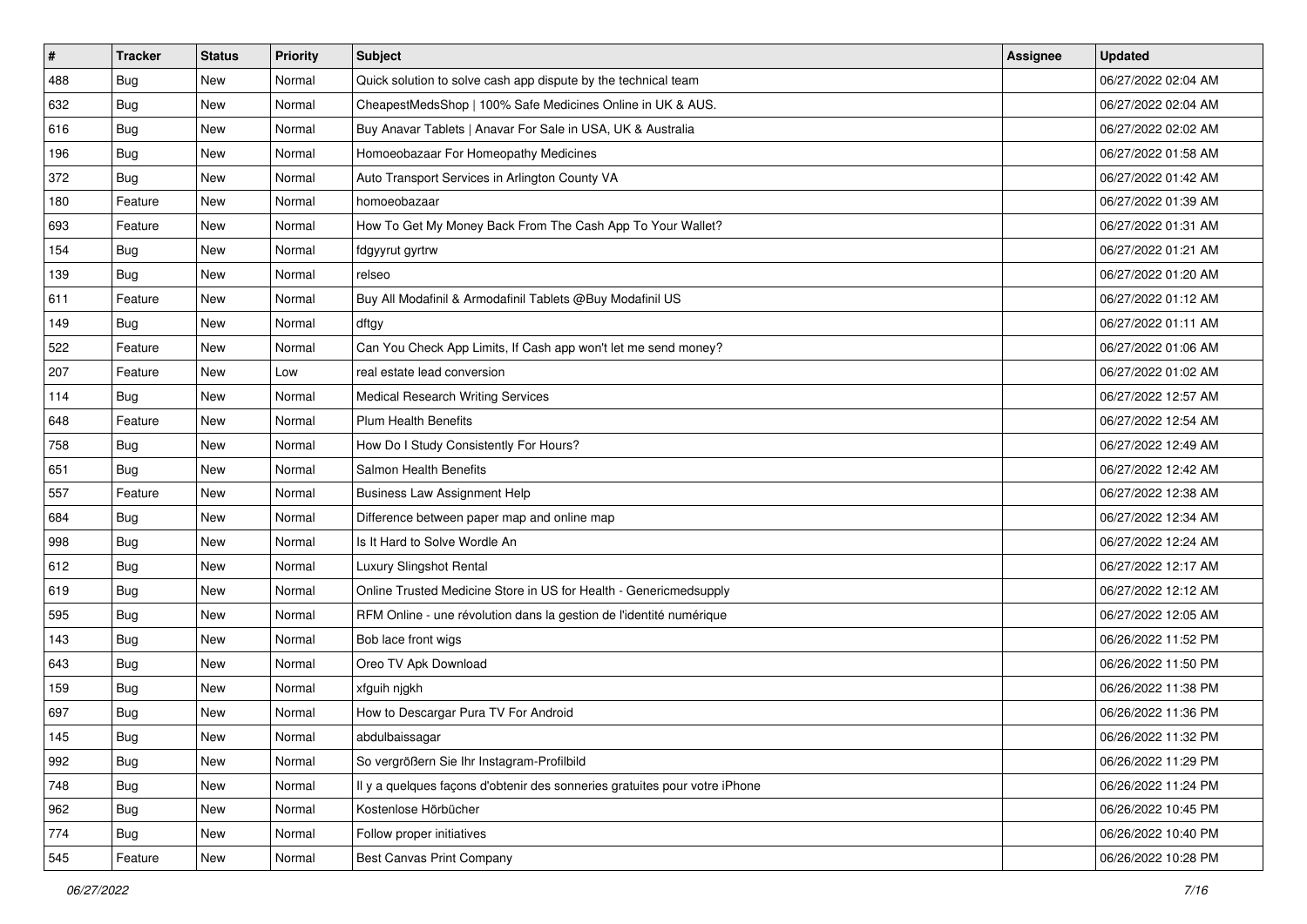| $\pmb{\#}$ | <b>Tracker</b> | <b>Status</b> | <b>Priority</b> | Subject                                                                   | <b>Assignee</b> | <b>Updated</b>      |
|------------|----------------|---------------|-----------------|---------------------------------------------------------------------------|-----------------|---------------------|
| 719        | <b>Bug</b>     | New           | Normal          | How Do I Send \$5000 Through Cash App Account With Ease?                  |                 | 06/26/2022 10:14 PM |
| 533        | Bug            | New           | Normal          | How to complete the homework assignments in economics in the easiest way? |                 | 06/26/2022 10:12 PM |
| 645        | Bug            | New           | Normal          | thong tin chinh xac nhat hom nay                                          |                 | 06/26/2022 09:46 PM |
| 647        | Feature        | <b>New</b>    | Normal          | <b>Cranberry Health Benefits</b>                                          |                 | 06/26/2022 09:45 PM |
| 764        | Bug            | New           | Normal          | What is available to see what I can watch HBO Max?                        |                 | 06/26/2022 08:52 PM |
| 576        | <b>Bug</b>     | New           | Normal          | So laden Sie ein Instagram-Bild herunter                                  |                 | 06/26/2022 08:46 PM |
| 769        | <b>Bug</b>     | New           | Normal          | check my cash app                                                         |                 | 06/26/2022 08:33 PM |
| 605        | Feature        | <b>New</b>    | Normal          | What will the future of logo design be like?                              |                 | 06/26/2022 08:25 PM |
| 280        | Bug            | New           | Normal          | Pacific Web Design                                                        |                 | 06/26/2022 08:18 PM |
| 512        | Bug            | New           | Normal          | The Importance Of Using Custom Writing Services                           |                 | 06/26/2022 08:04 PM |
| 460        | <b>Bug</b>     | New           | Normal          | Floor Cleaning Medford MA                                                 |                 | 06/26/2022 08:00 PM |
| 201        | <b>Bug</b>     | New           | Normal          | closure wig                                                               |                 | 06/26/2022 07:50 PM |
| 302        | Bug            | New           | Normal          | Auto Electrical Repair Services in Norcross GA                            |                 | 06/26/2022 07:49 PM |
| 970        | <b>Bug</b>     | New           | Normal          | The Amount Of Time Does Cash App Direct Deposit Time Take?                |                 | 06/26/2022 07:32 PM |
| 655        | <b>Bug</b>     | New           | Normal          | <b>Eggplant Health Benefits</b>                                           |                 | 06/26/2022 07:21 PM |
| 773        | <b>Bug</b>     | New           | Normal          | Spades - Play online free                                                 |                 | 06/26/2022 07:18 PM |
| 206        | Bug            | New           | Low             | <b>Cheap Electric Bikes</b>                                               |                 | 06/26/2022 07:00 PM |
| 132        | Bug            | <b>New</b>    | Normal          | concrete-everything                                                       |                 | 06/26/2022 06:56 PM |
| 1104       | <b>Bug</b>     | New           | Normal          | Idle game fix bug                                                         |                 | 06/26/2022 06:52 PM |
| 690        | Bug            | New           | Normal          | campervan hire                                                            |                 | 06/26/2022 06:47 PM |
| 752        | <b>Bug</b>     | New           | Normal          | Plagerism checker                                                         |                 | 06/26/2022 06:33 PM |
| 795        | <b>Bug</b>     | New           | Normal          | Drift Boss - Exciting Race                                                |                 | 06/26/2022 06:32 PM |
| 529        | Bug            | <b>New</b>    | Normal          | Thop TV APK - Free Download for Android                                   |                 | 06/26/2022 06:28 PM |
| 1108       | Bug            | New           | Normal          | Six Guns Mod Apk Answers Your Questions                                   |                 | 06/26/2022 06:26 PM |
| 901        | Feature        | New           | Normal          | good game ever                                                            |                 | 06/26/2022 06:25 PM |
| 585        | Bug            | <b>New</b>    | Normal          | What is cash app help number?                                             |                 | 06/26/2022 06:21 PM |
| 787        | Bug            | New           | Normal          | Assured Assignment Help                                                   |                 | 06/26/2022 06:14 PM |
| 825        | Bug            | New           | Normal          | Lucky Patcher Download                                                    |                 | 06/26/2022 06:09 PM |
| 1096       | Bug            | New           | Normal          | Race and experience new life.                                             |                 | 06/26/2022 06:07 PM |
| 794        | Feature        | New           | Normal          | Safe place to buy fifa coins                                              |                 | 06/26/2022 06:07 PM |
| 810        | Feature        | New           | Normal          | how to remove viruses from a phone                                        |                 | 06/26/2022 06:05 PM |
| 129        | Bug            | New           | Normal          | xcvgbgh                                                                   |                 | 06/26/2022 06:01 PM |
| 730        | <b>Bug</b>     | New           | Normal          | Canon IJ Network Tool                                                     |                 | 06/26/2022 05:51 PM |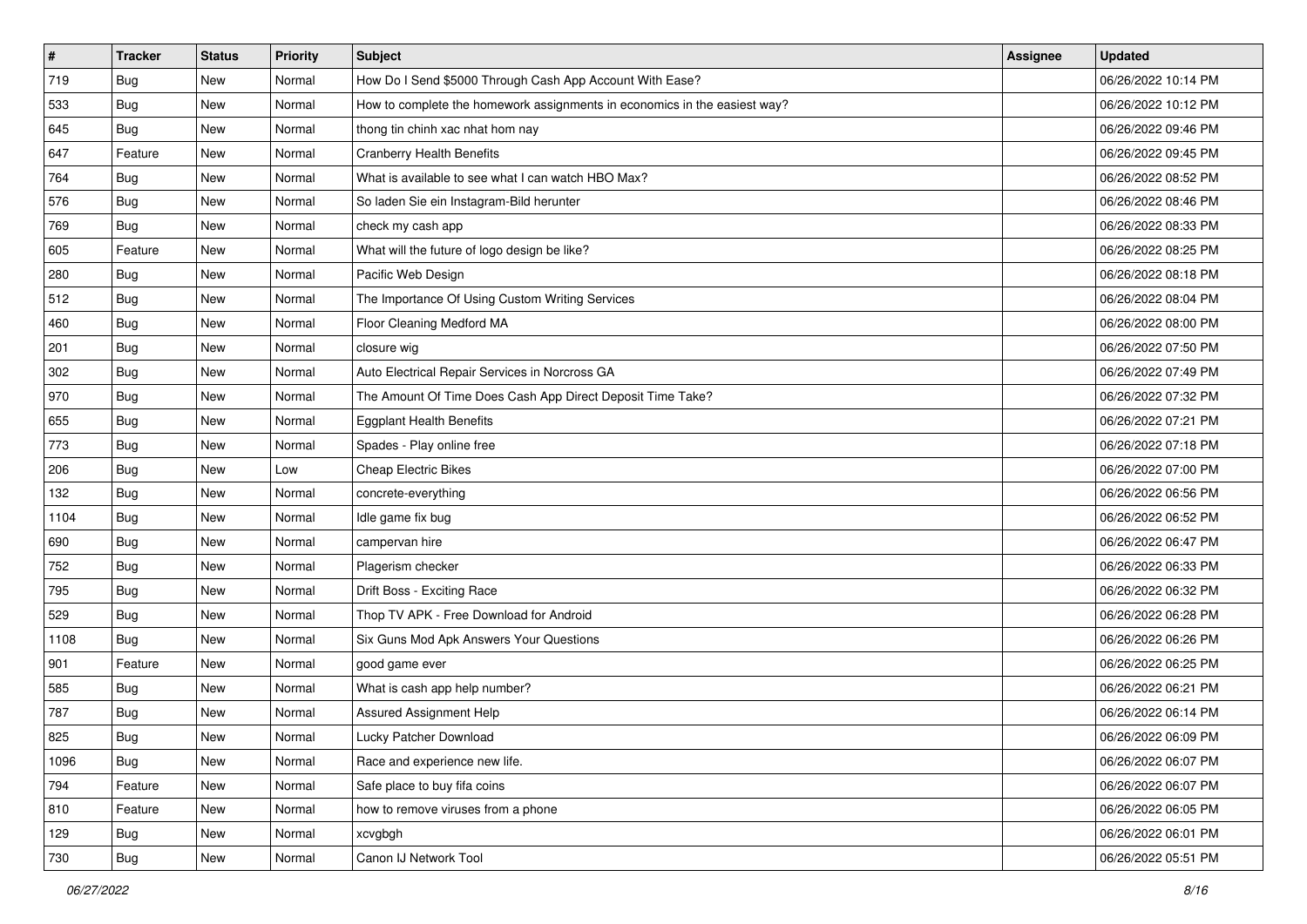| $\sharp$ | <b>Tracker</b> | <b>Status</b> | <b>Priority</b> | <b>Subject</b>                                                         | <b>Assignee</b> | <b>Updated</b>      |
|----------|----------------|---------------|-----------------|------------------------------------------------------------------------|-----------------|---------------------|
| 802      | <b>Bug</b>     | New           | Normal          | Who Is an ETL Engineer                                                 |                 | 06/26/2022 05:48 PM |
| 170      | Feature        | New           | Normal          | top mba colleges in bangalore                                          |                 | 06/26/2022 05:46 PM |
| 126      | Feature        | New           | Normal          | Stussy Air Force 1 replica                                             |                 | 06/26/2022 05:46 PM |
| 151      | Feature        | New           | Normal          | Law Essay Writing Service - Assignments Planet                         |                 | 06/26/2022 05:42 PM |
| 123      | Bug            | New           | Normal          | https://www.reddit.com/r/NRLgrandfinal2020/                            |                 | 06/26/2022 05:36 PM |
| 1116     | <b>Bug</b>     | New           | Normal          | ipTV smarts pro                                                        |                 | 06/26/2022 05:34 PM |
| 974      | Bug            | New           | Normal          | Watch NCAA Football Live Streaming Free                                |                 | 06/26/2022 05:33 PM |
| 469      | <b>Bug</b>     | New           | Normal          | Germs Removal Westchester MA                                           |                 | 06/26/2022 05:31 PM |
| 622      | <b>Bug</b>     | New           | Normal          | CheapestMedsShop   100% Safe Medicines Online in UK & AUS.             |                 | 06/26/2022 05:27 PM |
| 1098     | Bug            | New           | Normal          | Life of a Fisherman                                                    |                 | 06/26/2022 05:16 PM |
| 285      | <b>Bug</b>     | New           | Normal          | Have you ever written an essay?                                        |                 | 06/26/2022 05:15 PM |
| 673      | Bug            | New           | Normal          | Learn the basics of pixel art - Clear grid                             |                 | 06/26/2022 04:57 PM |
| 220      | Feature        | New           | Normal          | essay writing services                                                 |                 | 06/26/2022 04:55 PM |
| 666      | <b>Bug</b>     | New           | Normal          | 470+ pages à colorier de Noël                                          |                 | 06/26/2022 04:55 PM |
| 940      | <b>Bug</b>     | <b>New</b>    | Normal          | What is Plex and Is Plex Legal?                                        |                 | 06/26/2022 04:50 PM |
| 809      | Bug            | New           | Normal          | Smash Karts - immerse yourself in the exciting race                    |                 | 06/26/2022 04:49 PM |
| 610      | Feature        | New           | Normal          | CheapestMedsShop 100% Safe Medicines Online in USA UK & AUS.           |                 | 06/26/2022 04:35 PM |
| 750      | Bug            | New           | Normal          | Create a Report Template                                               |                 | 06/26/2022 04:27 PM |
| 1097     | Bug            | New           | Normal          | Race and experience new life.                                          |                 | 06/26/2022 04:22 PM |
| 712      | Bug            | New           | Normal          | Tips and Tricks                                                        |                 | 06/26/2022 04:19 PM |
| 631      | <b>Bug</b>     | New           | Normal          | How Can I Load Cash App Card at Walmart straight away?                 |                 | 06/26/2022 04:07 PM |
| 732      | Bug            | New           | Normal          | Get rectifications steps about why cash app transfer failed            |                 | 06/26/2022 03:28 PM |
| 284      | Bug            | New           | Normal          | All About Cash App Transfer Fail Problems                              |                 | 06/26/2022 03:15 PM |
| 193      | <b>Bug</b>     | New           | Normal          | 18% Discount on Homeopathic medicines                                  |                 | 06/26/2022 03:13 PM |
| 592      | <b>Bug</b>     | New           | Normal          | Deezer Premium APK - Baixe músicas de qualquer lugar do mundo de graça |                 | 06/26/2022 02:55 PM |
| 649      | Feature        | New           | Normal          | Pear Health Benefits                                                   |                 | 06/26/2022 02:53 PM |
| 247      | <b>Bug</b>     | New           | Normal          | best 4 Channel Amp                                                     |                 | 06/26/2022 02:47 PM |
| 312      | <b>Bug</b>     | New           | Normal          | Stain Protection Services in Virginia Beach VA                         |                 | 06/26/2022 02:46 PM |
| 573      | <b>Bug</b>     | New           | Normal          | Experimente lo mejor en la aplicación Apk de juegos gratis             |                 | 06/26/2022 02:11 PM |
| 961      | <b>Bug</b>     | New           | Normal          | TeaTv is an Android                                                    |                 | 06/26/2022 02:02 PM |
| 589      | <b>Bug</b>     | New           | Normal          | How can I get the cash app phone number of customer support?           |                 | 06/26/2022 01:59 PM |
| 754      | <b>Bug</b>     | New           | Normal          | Cómo descargar tonos gratis de teléfono celular                        |                 | 06/26/2022 01:56 PM |
| 568      | <b>Bug</b>     | New           | Normal          | Instale a versão mais recente do YouTube Premium                       |                 | 06/26/2022 01:53 PM |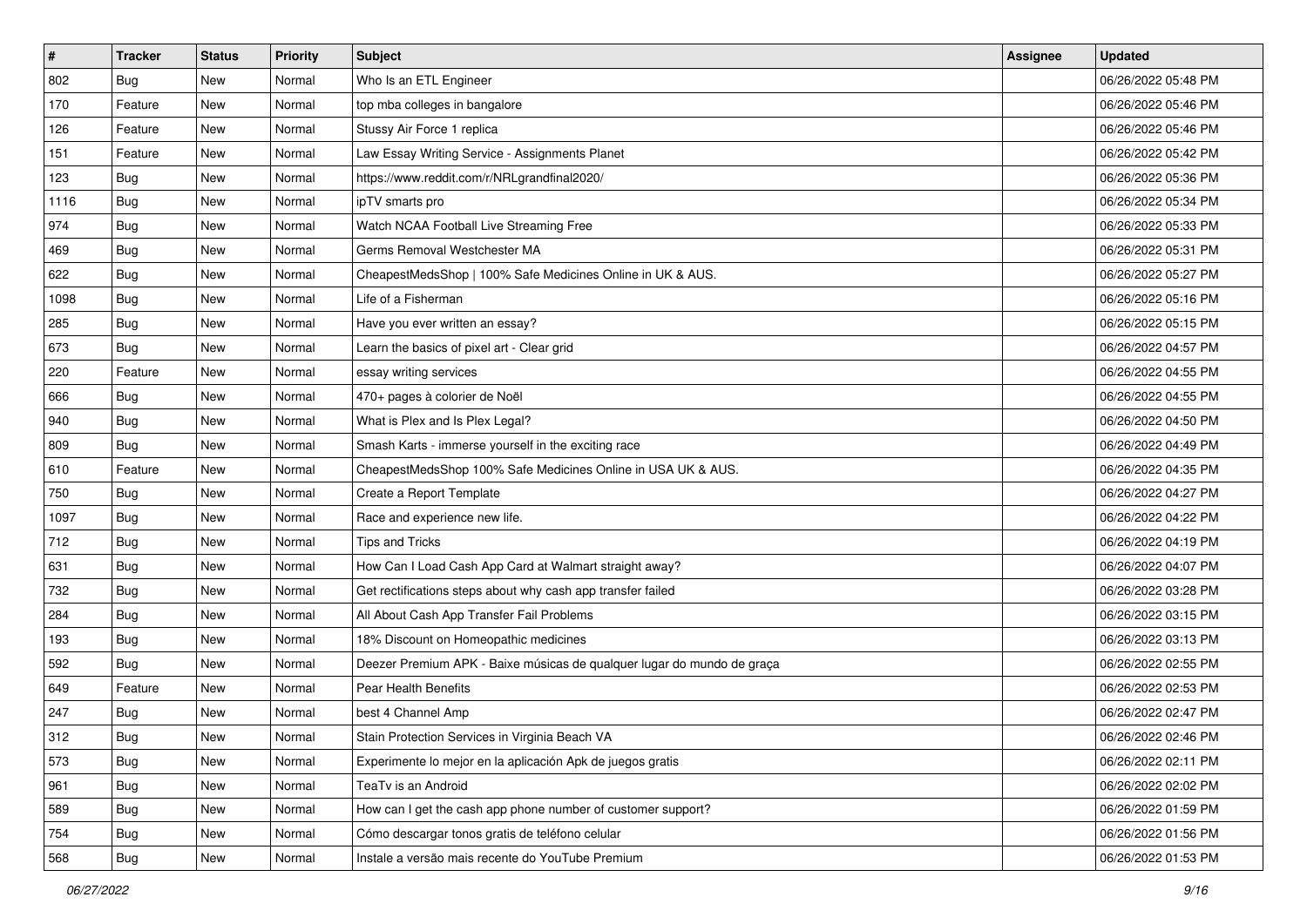| $\sharp$ | <b>Tracker</b> | <b>Status</b> | <b>Priority</b> | <b>Subject</b>                                                                | <b>Assignee</b> | <b>Updated</b>      |
|----------|----------------|---------------|-----------------|-------------------------------------------------------------------------------|-----------------|---------------------|
| 768      | <b>Bug</b>     | New           | Normal          | Where can you buy best jackets online?                                        |                 | 06/26/2022 01:50 PM |
| 144      | <b>Bug</b>     | New           | Normal          | curly bob lace front wigs                                                     |                 | 06/26/2022 01:44 PM |
| 705      | Bug            | New           | Normal          | wuxiaworld                                                                    |                 | 06/26/2022 01:43 PM |
| 784      | Bug            | <b>New</b>    | Normal          | How To Add Money On Cash App Card And Check The Funds?                        |                 | 06/26/2022 01:43 PM |
| 553      | Bug            | New           | Normal          | Cinema HD APK - Free Movie Enjoyment App on Android                           |                 | 06/26/2022 01:39 PM |
| 735      | <b>Bug</b>     | New           | Normal          | A quick fix of how to get money back from cash app stocks                     |                 | 06/26/2022 01:31 PM |
| 265      | Bug            | New           | Normal          | 3 Faq's On Downloading To Your Apple Ipod                                     |                 | 06/26/2022 01:26 PM |
| 623      | <b>Bug</b>     | New           | Normal          | Listen to online radio stations for mobile phones                             |                 | 06/26/2022 01:20 PM |
| 555      | <b>Bug</b>     | New           | Normal          | web design development in hyderabad                                           |                 | 06/26/2022 01:08 PM |
| 664      | Bug            | New           | Normal          | Tea TV Apk Download - The Best Way to Watch Movies Offline                    |                 | 06/26/2022 12:59 PM |
| 811      | <b>Bug</b>     | New           | Normal          | Canon IJ Network Tool                                                         |                 | 06/26/2022 12:58 PM |
| 136      | Bug            | New           | Normal          | snappow                                                                       |                 | 06/26/2022 12:51 PM |
| 189      | Bug            | New           | Normal          | <b>College Biology Writing Services</b>                                       |                 | 06/26/2022 12:50 PM |
| 922      | <b>Bug</b>     | New           | Normal          | Why Is The Need For Assignment Writing Services?                              |                 | 06/26/2022 12:42 PM |
| 783      | <b>Bug</b>     | <b>New</b>    | Normal          | How Do I Determine The Reasons And Solutions To Fix Cash App Transfer Failed? |                 | 06/26/2022 12:30 PM |
| 749      | Bug            | New           | Normal          | The Best Bubble Shooter Game for Android                                      |                 | 06/26/2022 12:12 PM |
| 941      | <b>Bug</b>     | New           | Normal          | is Disney Now and Disney Plus different?                                      |                 | 06/26/2022 12:10 PM |
| 1115     | Bug            | New           | Normal          | How to access your saved favorite Tiktok                                      |                 | 06/26/2022 12:01 PM |
| 466      | Bug            | New           | Normal          | Floor Stripping Westchester MA                                                |                 | 06/26/2022 11:57 AM |
| 549      | Bug            | New           | Normal          | Radio Luisteren                                                               |                 | 06/26/2022 11:56 AM |
| 260      | Bug            | New           | Normal          | Web Design Services Near Me                                                   |                 | 06/26/2022 11:55 AM |
| 150      | <b>Bug</b>     | New           | Normal          | dfgh                                                                          |                 | 06/26/2022 11:41 AM |
| 1120     | Bug            | New           | Normal          | Summary of 5 best coloring apps on phones                                     |                 | 06/26/2022 11:32 AM |
| 230      | <b>Bug</b>     | New           | Normal          | Add Money To Cash App Card - Auto Cash Apps                                   |                 | 06/26/2022 11:25 AM |
| 698      | Feature        | New           | Normal          | Connect with cash app representative to ask about cash app flip scam          |                 | 06/26/2022 11:24 AM |
| 574      | Bug            | New           | Normal          | How to fix the Epson printer offline issue due to a wired connection?         |                 | 06/26/2022 11:19 AM |
| 620      | <b>Bug</b>     | New           | Normal          | Viagra Meds: Fastest & Quick Delivery On Your Doorstep - USA                  |                 | 06/26/2022 11:15 AM |
| 604      | I Bug          | New           | Normal          | Idle Game Online                                                              |                 | 06/26/2022 11:11 AM |
| 473      | <b>Bug</b>     | New           | Normal          | Floor Stripping Arlington MA                                                  |                 | 06/26/2022 11:10 AM |
| 257      | <b>Bug</b>     | New           | Normal          | Best latte machines                                                           |                 | 06/26/2022 11:07 AM |
| 788      | <b>Bug</b>     | New           | Normal          | Intro Maker Mod APK                                                           |                 | 06/26/2022 11:01 AM |
| 470      | Bug            | New           | Normal          | Commercial Floor Cleaning Westchester MA                                      |                 | 06/26/2022 10:56 AM |
| 140      | <b>Bug</b>     | New           | Normal          | sugarbalanceusa                                                               |                 | 06/26/2022 10:54 AM |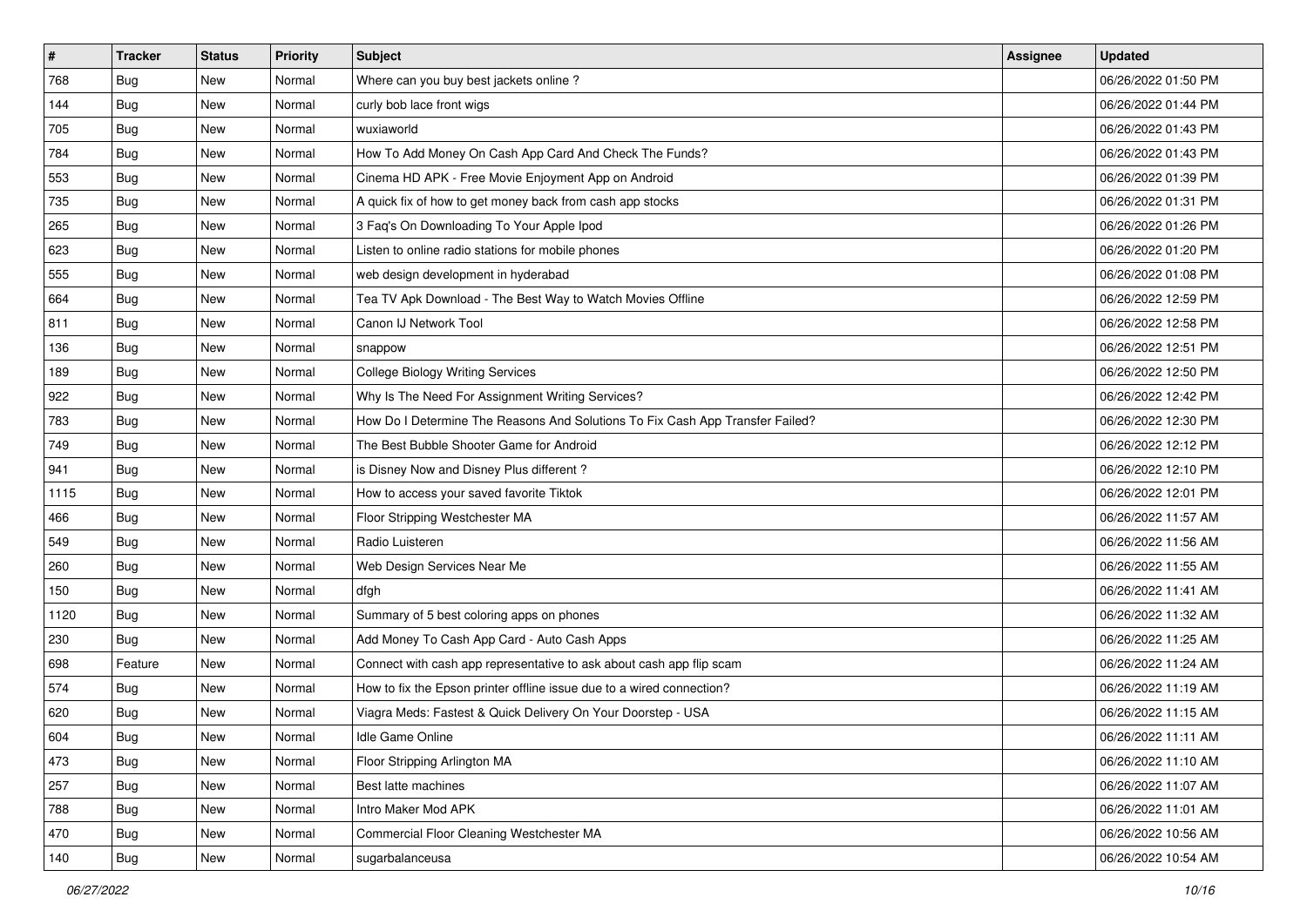| $\vert$ # | <b>Tracker</b> | <b>Status</b> | <b>Priority</b> | Subject                                                                                                                                                  | <b>Assignee</b> | <b>Updated</b>      |
|-----------|----------------|---------------|-----------------|----------------------------------------------------------------------------------------------------------------------------------------------------------|-----------------|---------------------|
| 567       | Bug            | New           | Normal          | Singapore assignment help                                                                                                                                |                 | 06/26/2022 10:52 AM |
| 547       | Bug            | <b>New</b>    | Normal          | Get rid of the issue of cash app down by calling experts.                                                                                                |                 | 06/26/2022 10:38 AM |
| 952       | <b>Bug</b>     | New           | Normal          | Canon IJ Network Tool                                                                                                                                    |                 | 06/26/2022 10:35 AM |
| 812       | Feature        | New           | Normal          | canon.com/ijsetup                                                                                                                                        |                 | 06/26/2022 10:21 AM |
| 662       | <b>Bug</b>     | <b>New</b>    | Normal          | Oreo TV Download - The Easiest Way to Watch Live TV                                                                                                      |                 | 06/26/2022 10:14 AM |
| 581       | <b>Bug</b>     | New           | Normal          | E-Learning Course Help                                                                                                                                   |                 | 06/26/2022 10:14 AM |
| 597       | <b>Bug</b>     | <b>New</b>    | Normal          | Universo s / f Download                                                                                                                                  |                 | 06/26/2022 10:14 AM |
| 617       | <b>Bug</b>     | New           | Normal          | Buy Vidalista Tablets (Tadalafil) at [\$25 OFF + Free Shipping] Vidalistatablets                                                                         |                 | 06/26/2022 10:11 AM |
| 967       | Feature        | <b>New</b>    | Normal          | stream live nfl games free online                                                                                                                        |                 | 06/26/2022 10:09 AM |
| 993       | Bug            | <b>New</b>    | Normal          | IO Games Free Online                                                                                                                                     |                 | 06/26/2022 09:41 AM |
| 989       | <b>Bug</b>     | New           | Normal          | Barewoods Wax Cigar                                                                                                                                      |                 | 06/26/2022 09:19 AM |
| 1111      | Bug            | New           | Normal          | LOLBeans is a fun battle royale game where you race with other players while avoiding obstacles. Reach the end of<br>the course in competitive gameplay! |                 | 06/26/2022 09:17 AM |
| 706       | <b>Bug</b>     | New           | Normal          | How Can You Cancel A Cash App Payment Without Any Prior Information?                                                                                     |                 | 06/26/2022 09:13 AM |
| 613       | <b>Bug</b>     | New           | Normal          | Buy Aspadol 100mg Tab Online in US, UK, AU   Erospharmacy                                                                                                |                 | 06/26/2022 09:10 AM |
| 142       | Feature        | New           | Normal          | About ashimary hair                                                                                                                                      |                 | 06/26/2022 09:07 AM |
| 115       | <b>Bug</b>     | New           | Normal          | <b>NFL LIVE STREAM</b>                                                                                                                                   |                 | 06/26/2022 08:48 AM |
| 958       | Bug            | <b>New</b>    | Normal          | Avail Cash app support service to know Sutton bank cash app number                                                                                       |                 | 06/26/2022 08:46 AM |
| 658       | <b>Bug</b>     | New           | Normal          | Watermelon Nutrition Facts And Health Benefits                                                                                                           |                 | 06/26/2022 08:33 AM |
| 984       | <b>Bug</b>     | New           | Normal          | How to disable, permanently delete Twitter account on phone, PC                                                                                          |                 | 06/26/2022 08:28 AM |
| 747       | Bug            | New           | Normal          | How to Install Tyflex Plus on Your Android Device                                                                                                        |                 | 06/26/2022 08:16 AM |
| 551       | <b>Bug</b>     | <b>New</b>    | Normal          | Why Do Students Need Online Best Dissertation Writing Services?                                                                                          |                 | 06/26/2022 08:15 AM |
| 874       | Bug            | <b>New</b>    | Normal          | Cómo descargar Minecraft Apk                                                                                                                             |                 | 06/26/2022 08:01 AM |
| 767       | <b>Bug</b>     | New           | Normal          | apkmod                                                                                                                                                   |                 | 06/26/2022 07:59 AM |
| 963       | Feature        | New           | Normal          | Why I am not getting cool cash app card designs- call experts                                                                                            |                 | 06/26/2022 07:52 AM |
| 1102      | <b>Bug</b>     | New           | Normal          | Charlottesville Travel Guide?                                                                                                                            |                 | 06/26/2022 07:44 AM |
| 517       | Bug            | <b>New</b>    | Normal          | Proficient tips to take help of cash app support professionals:                                                                                          |                 | 06/26/2022 07:34 AM |
| 475       | <b>Bug</b>     | New           | Normal          | Floor Cleaning Arlington MA                                                                                                                              |                 | 06/26/2022 07:33 AM |
| 964       | Bug            | New           | Normal          | Can I Fix Cash App Transfer Failed Issues By Adding Sufficient Funds?                                                                                    |                 | 06/26/2022 07:21 AM |
| 771       | <b>Bug</b>     | New           | Normal          | united airlines baggage policy                                                                                                                           |                 | 06/26/2022 07:19 AM |
| 682       | Bug            | New           | Normal          | Does Facebook customer service live chat allow to speak with someone?                                                                                    |                 | 06/26/2022 07:17 AM |
| 628       | <b>Bug</b>     | New           | Normal          | CV reviewing services!                                                                                                                                   |                 | 06/26/2022 06:49 AM |
| 627       | Bug            | New           | Normal          | <b>HELO</b>                                                                                                                                              |                 | 06/26/2022 06:42 AM |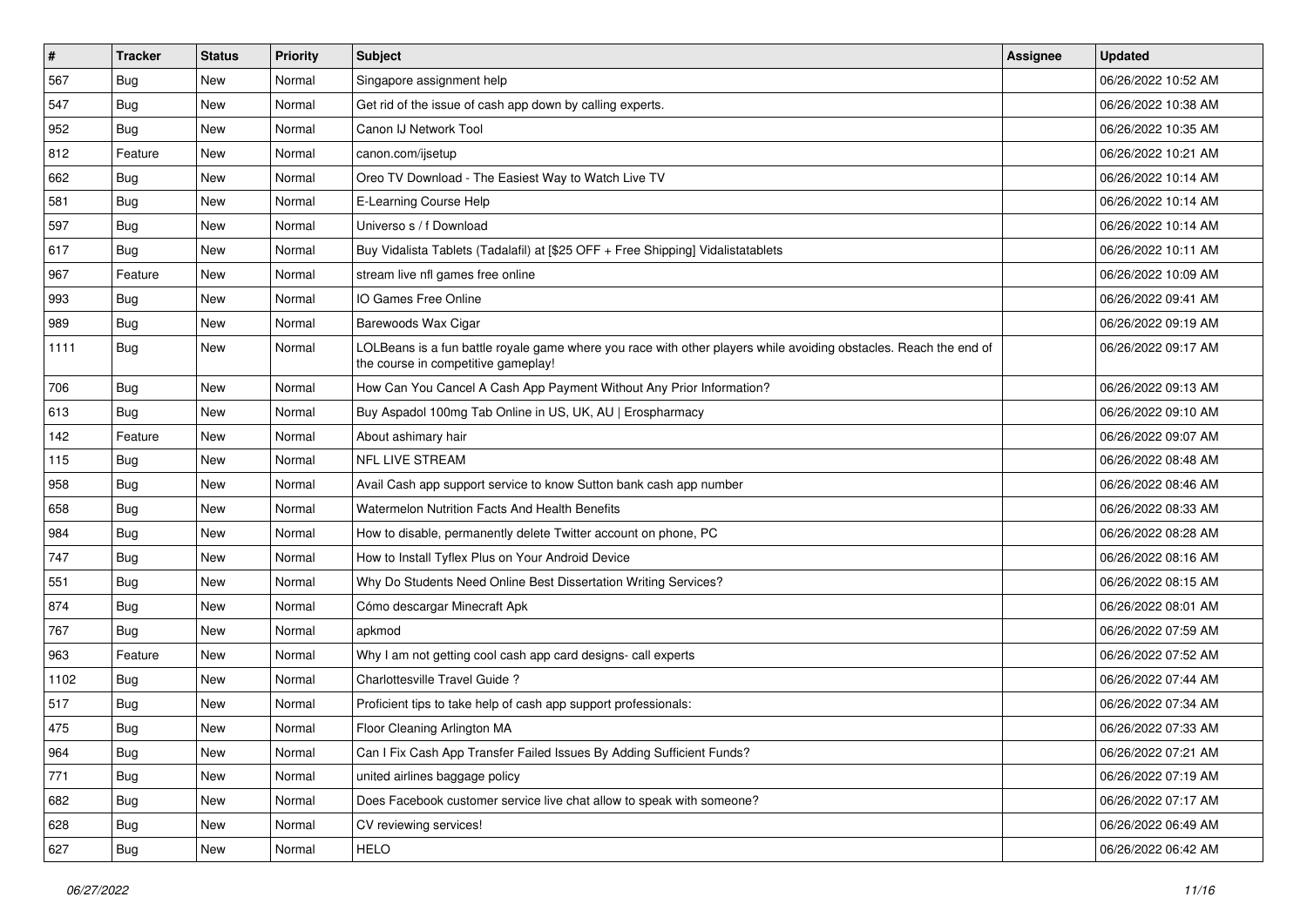| $\sharp$ | <b>Tracker</b> | <b>Status</b> | <b>Priority</b> | <b>Subject</b>                                                               | <b>Assignee</b> | <b>Updated</b>      |
|----------|----------------|---------------|-----------------|------------------------------------------------------------------------------|-----------------|---------------------|
| 638      | <b>Bug</b>     | New           | Normal          | Run 3 game                                                                   |                 | 06/26/2022 06:31 AM |
| 217      | Bug            | New           | Normal          | How this service matter most?                                                |                 | 06/26/2022 06:31 AM |
| 728      | Bug            | New           | Normal          | Will Cash App refund money if scammed? Hitches With Optimum Ease             |                 | 06/26/2022 06:15 AM |
| 714      | <b>Bug</b>     | <b>New</b>    | Normal          | Cuevana 3 Premium - Enjoy Your Favorite Movies and TV Shows on Your Smart TV |                 | 06/26/2022 06:14 AM |
| 977      | Bug            | New           | Normal          | Fans of the Old Country will like this book.                                 |                 | 06/26/2022 05:54 AM |
| 990      | <b>Bug</b>     | <b>New</b>    | Normal          | <b>Mushrooms</b>                                                             |                 | 06/26/2022 05:41 AM |
| 198      | Bug            | New           | Normal          | DR. RECKEWEG R42 (HAEMOVENIN) (22ML)                                         |                 | 06/26/2022 05:31 AM |
| 946      | <b>Bug</b>     | New           | Normal          | What is Plex and Is Plex Legal?                                              |                 | 06/26/2022 05:23 AM |
| 128      | Bug            | New           | Normal          | dfgbd                                                                        |                 | 06/26/2022 05:07 AM |
| 717      | Bug            | <b>New</b>    | Normal          | Disney Plus Apk - Watch Movies and TV Shows on Your Device                   |                 | 06/26/2022 04:56 AM |
| 686      | <b>Bug</b>     | New           | Normal          | Welcome To The Most Demandable Mahipalpur Escorts Agency                     |                 | 06/26/2022 04:37 AM |
| 950      | Bug            | New           | Normal          | ij.start canon                                                               |                 | 06/26/2022 04:35 AM |
| 310      | Bug            | New           | Normal          | Mattress Cleaning Services in Virginia Beach VA                              |                 | 06/26/2022 04:33 AM |
| 476      | Feature        | New           | High            | <b>American Airlines Reservations</b>                                        |                 | 06/26/2022 04:14 AM |
| 935      | <b>Bug</b>     | <b>New</b>    | Normal          | MovieBox Pro Apk - Watch Movies and TV Shows on Your Android Phone           |                 | 06/26/2022 04:11 AM |
| 677      | Bug            | New           | Normal          | Logo Design Services Near Me                                                 |                 | 06/26/2022 02:32 AM |
| 243      | Feature        | <b>New</b>    | Normal          | Reconstruir la pandilla de la mafia en Gangstar Vegas MOD APK                |                 | 06/26/2022 02:20 AM |
| 621      | Bug            | New           | Normal          | Buy All Modafinil & Armodafinil Tablets @Buy Modafinil US                    |                 | 06/26/2022 02:20 AM |
| 741      | Bug            | New           | Normal          | <b>Blockchain Technology Solutions</b>                                       |                 | 06/26/2022 02:19 AM |
| 994      | Feature        | New           | Normal          | Cricut.com/setup                                                             |                 | 06/26/2022 02:00 AM |
| 586      | <b>Bug</b>     | New           | Normal          | Best Modifications For Your Mobile Phone                                     |                 | 06/26/2022 01:51 AM |
| 161      | Bug            | New           | Normal          | dfdrtyuio                                                                    |                 | 06/26/2022 01:46 AM |
| 259      | Bug            | New           | Normal          | call center services                                                         |                 | 06/26/2022 01:30 AM |
| 542      | <b>Bug</b>     | New           | Normal          | Web N Logo Design                                                            |                 | 06/26/2022 01:28 AM |
| 554      | Bug            | New           | Normal          | XvideoStudio Video Editor APK Free Download on TechToDown                    |                 | 06/26/2022 01:18 AM |
| 352      | Bug            | <b>New</b>    | Normal          | Tile & Grout Cleaning Services in Chesapeake VA                              |                 | 06/26/2022 01:05 AM |
| 659      | <b>Bug</b>     | New           | Normal          | Olive Oil Properties And Health Benefits                                     |                 | 06/26/2022 12:59 AM |
| 650      | I Bug          | New           | Normal          | <b>Cherries Health Benefits</b>                                              |                 | 06/26/2022 12:57 AM |
| 202      | <b>Bug</b>     | New           | Normal          | blonde wig                                                                   |                 | 06/26/2022 12:52 AM |
| 587      | <b>Bug</b>     | New           | Normal          | Why Picsart Pro Offers Great Features                                        |                 | 06/26/2022 12:18 AM |
| 563      | <b>Bug</b>     | New           | Normal          | Understanding the Difference Between Free and Paid Mod Apks                  |                 | 06/26/2022 12:15 AM |
| 708      | Bug            | New           | Normal          | Efficient ways to proceed with the cash app dispute process?                 |                 | 06/26/2022 12:08 AM |
| 630      | <b>Bug</b>     | New           | Normal          | How Can I Load Cash App Card at Walmart straight away?                       |                 | 06/26/2022 12:04 AM |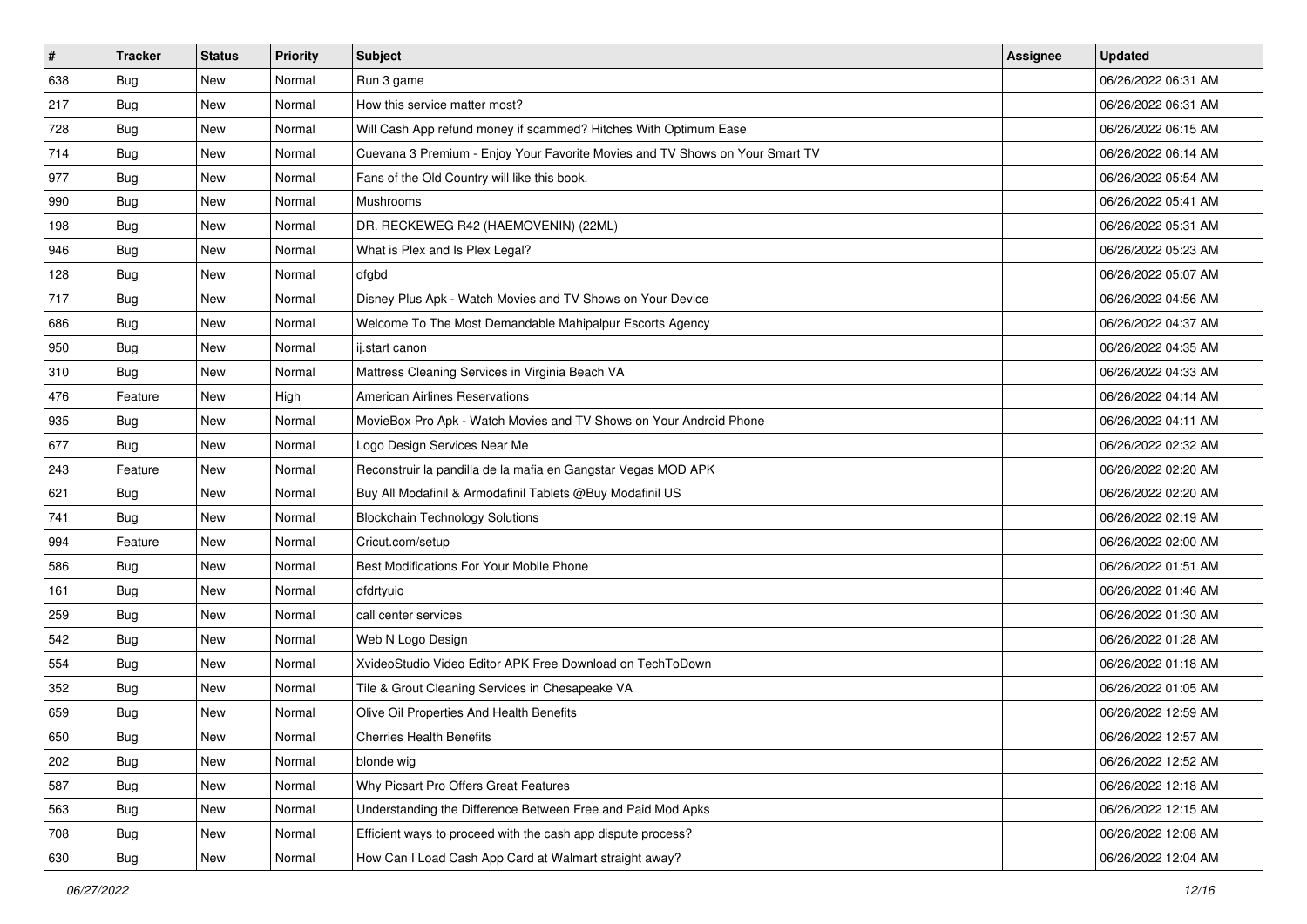| $\sharp$ | <b>Tracker</b> | <b>Status</b> | <b>Priority</b> | Subject                                                                                                 | Assignee | <b>Updated</b>      |
|----------|----------------|---------------|-----------------|---------------------------------------------------------------------------------------------------------|----------|---------------------|
| 635      | <b>Bug</b>     | New           | Normal          | Buy Steroids Online with OurMedicnes.com   Best Quality Steroids                                        |          | 06/26/2022 12:01 AM |
| 968      | Feature        | New           | Normal          | watch nfl online free live streaming                                                                    |          | 06/25/2022 11:52 PM |
| 558      | Feature        | New           | Normal          | <b>Stunning Classic Sofas</b>                                                                           |          | 06/25/2022 11:46 PM |
| 954      | <b>Bug</b>     | New           | Normal          | AZ Screen Recorder Mod                                                                                  |          | 06/25/2022 11:24 PM |
| 227      | Bug            | New           | Normal          | Cash App Help & Solutions - Here You Will Get Better Assistance                                         |          | 06/25/2022 11:21 PM |
| 583      | <b>Bug</b>     | New           | High            | Need the Cash app customer service phone number?                                                        |          | 06/25/2022 11:18 PM |
| 477      | Bug            | New           | Normal          | What Does Online Coupon Mean?                                                                           |          | 06/25/2022 11:15 PM |
| 742      | Bug            | <b>New</b>    | Normal          | How Long Does Cash App Support Take To Respond For A Better Support?                                    |          | 06/25/2022 11:00 PM |
| 479      | Bug            | New           | Normal          | Limousine Service Bellevue WA                                                                           |          | 06/25/2022 10:54 PM |
| 800      | <b>Bug</b>     | <b>New</b>    | Normal          | Who Is an ETL Engineer                                                                                  |          | 06/25/2022 10:31 PM |
| 1114     | <b>Bug</b>     | New           | Normal          | To control the car, all you must do is click to go left or right and release the button to go straight. |          | 06/25/2022 10:15 PM |
| 956      | Bug            | New           | Normal          | <b>FNF Free Mods Online</b>                                                                             |          | 06/25/2022 09:59 PM |
| 1106     | Bug            | New           | Normal          | How Do I Get Cash App ++ Without Confronting Any Technical Glitches?                                    |          | 06/25/2022 09:53 PM |
| 185      | Bug            | New           | Normal          | Non-Plagiarized Research Writing                                                                        |          | 06/25/2022 09:34 PM |
| 710      | <b>Bug</b>     | New           | Normal          | Take Necessary Assistance If You Are Unable Activate Cash App Card                                      |          | 06/25/2022 09:26 PM |
| 1103     | Bug            | New           | Normal          | Idle game fix bug                                                                                       |          | 06/25/2022 09:08 PM |
| 979      | <b>Bug</b>     | New           | Normal          | Free Gas Cards for the Unemployed                                                                       |          | 06/25/2022 09:02 PM |
| 731      | Bug            | New           | Normal          | Avail Of Cash App Customer Service If Unable To Down Cash App Mobile App?                               |          | 06/25/2022 08:36 PM |
| 695      | <b>Bug</b>     | New           | Normal          | Refer Listas IPTV Apk                                                                                   |          | 06/25/2022 08:23 PM |
| 600      | Bug            | New           | Normal          | Play Store Pro                                                                                          |          | 06/25/2022 08:17 PM |
| 225      | Bug            | <b>New</b>    | Normal          | instant personal loan                                                                                   |          | 06/25/2022 08:11 PM |
| 450      | Bug            | New           | Normal          | Floor Stripping Quincy MA                                                                               |          | 06/25/2022 08:06 PM |
| 457      | Bug            | New           | Normal          | Carpet Cleaning Medford MA                                                                              |          | 06/25/2022 07:36 PM |
| 1024     | <b>Bug</b>     | New           | Normal          | How to choose the right broker                                                                          |          | 06/25/2022 06:23 PM |
| 1025     | Bug            | New           | Normal          | how to change the logo in wordpress                                                                     |          | 06/25/2022 06:20 PM |
| 1026     | Bug            | New           | Normal          | New Puzzle Game for All Age - Dordle                                                                    |          | 06/25/2022 06:17 PM |
| 1027     | <b>Bug</b>     | New           | Normal          | Word hurdle: Viral and Fun Online Game                                                                  |          | 06/25/2022 06:13 PM |
| 636      | <b>Bug</b>     | New           | Normal          | What is the most popular furniture color?                                                               |          | 06/25/2022 04:57 PM |
| 483      | <b>Bug</b>     | New           | Normal          | UK best essay writing service                                                                           |          | 06/25/2022 04:05 PM |
| 598      | <b>Bug</b>     | New           | Normal          | Universo s / f Download                                                                                 |          | 06/25/2022 03:38 PM |
| 724      | Bug            | New           | Normal          | Dial Chime Customer support number for a quick response                                                 |          | 06/25/2022 10:58 AM |
| 765      | <b>Bug</b>     | New           | Normal          | Follow proper initiatives to check my cash app                                                          |          | 06/25/2022 10:08 AM |
| 239      | <b>Bug</b>     | New           | Normal          | Algunas características más de Choices MOD APK                                                          |          | 06/25/2022 10:05 AM |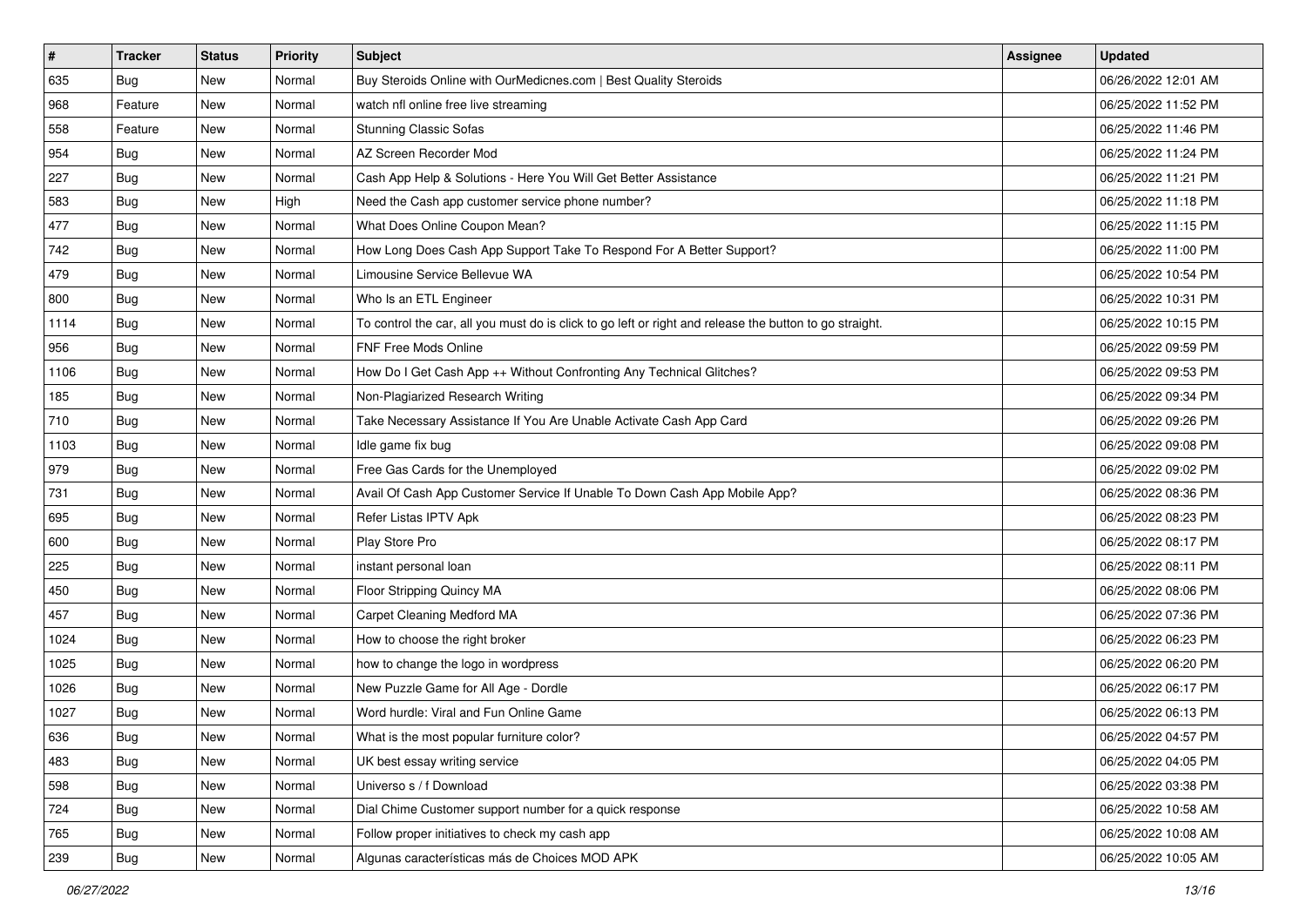| $\vert$ # | <b>Tracker</b> | <b>Status</b> | <b>Priority</b> | Subject                                                                                                      | <b>Assignee</b> | <b>Updated</b>      |
|-----------|----------------|---------------|-----------------|--------------------------------------------------------------------------------------------------------------|-----------------|---------------------|
| 641       | <b>Bug</b>     | New           | Normal          | Get Best Economics Dissertation Writing Service                                                              |                 | 06/25/2022 10:04 AM |
| 711       | <b>Bug</b>     | New           | Normal          | Human Fall Flat Apk Download                                                                                 |                 | 06/25/2022 09:44 AM |
| 1126      | <b>Bug</b>     | New           | Normal          | 1PLSD                                                                                                        |                 | 06/25/2022 09:36 AM |
| 781       | <b>Bug</b>     | New           | Normal          | Free Whatsapp Group to Join                                                                                  |                 | 06/25/2022 01:25 AM |
| 344       | <b>Bug</b>     | <b>New</b>    | Normal          | Odor Removal Services in Chesapeake VA                                                                       |                 | 06/25/2022 12:42 AM |
| 182       | Bug            | New           | Normal          | <b>Healthcare Custom Writing Services</b>                                                                    |                 | 06/25/2022 12:31 AM |
| 240       | Feature        | New           | Normal          | Juego interesante de Dragon Ball Legends MOD APK                                                             |                 | 06/25/2022 12:21 AM |
| 210       | <b>Bug</b>     | New           | Normal          | Issue with check symbol in Cash App? Dial assist number with calling Cash App customer service phone number. |                 | 06/24/2022 10:52 PM |
| 316       | <b>Bug</b>     | New           | Normal          | Finden Sie den besten Klingelton für Ihr Telefon                                                             |                 | 06/24/2022 10:28 PM |
| 721       | Bug            | New           | Normal          | Cómo instalar un Mod Apk                                                                                     |                 | 06/24/2022 09:39 PM |
| 629       | <b>Bug</b>     | New           | Normal          | How Can I Load Cash App Card at Walmart straight away?                                                       |                 | 06/24/2022 07:55 PM |
| 603       | <b>Bug</b>     | New           | Normal          | Premiere gratuito da lista de IPTV                                                                           |                 | 06/24/2022 05:30 PM |
| 543       | Feature        | New           | Normal          | Get tech assistance with customer support on ATT Yahoo email login issue.                                    |                 | 06/24/2022 05:08 PM |
| 701       | <b>Bug</b>     | New           | Normal          | Why Law Essay Helper UK is Necessary?                                                                        |                 | 06/24/2022 03:17 PM |
| 516       | <b>Bug</b>     | New           | Normal          | Does Cash App Help To Get Cash App Refund Without Any Interruption?                                          |                 | 06/24/2022 01:56 PM |
| 599       | Bug            | New           | Normal          | Do you know how to delete cash app account from your computer?                                               |                 | 06/24/2022 10:42 AM |
| 559       | <b>Bug</b>     | New           | High            | What Are Permission For Applications like Facebook Sending MMS?                                              |                 | 06/24/2022 10:07 AM |
| 1125      | <b>Bug</b>     | New           | Normal          | What is Wordscapes?                                                                                          |                 | 06/24/2022 09:05 AM |
| 661       | Bug            | New           | Normal          | Turbo VPN MOD APK Download                                                                                   |                 | 06/24/2022 08:51 AM |
| 762       | <b>Bug</b>     | New           | Normal          | How To Add Money To A Cash App Card If Struggling With Low Amount?                                           |                 | 06/24/2022 07:48 AM |
| 736       | Bug            | New           | Normal          | Want to Edit in My Website (transfer-factor.net) Unfortunately, Unable to Edit It                            |                 | 06/24/2022 07:32 AM |
| 678       | <b>Bug</b>     | <b>New</b>    | Normal          | How to be a winner in buidnow gg                                                                             |                 | 06/24/2022 06:57 AM |
| 725       | Feature        | <b>New</b>    | Normal          | What are memo writing services design                                                                        |                 | 06/24/2022 06:24 AM |
| 1124      | <b>Bug</b>     | New           | Normal          | Cookie clicker unblocked                                                                                     |                 | 06/24/2022 05:14 AM |
| 688       | <b>Bug</b>     | New           | Normal          | How to use twitch.tv/activate?                                                                               |                 | 06/24/2022 04:16 AM |
| 1123      | <b>Bug</b>     | New           | Normal          | Where To Watch FIFA World Cup 2022                                                                           |                 | 06/24/2022 03:51 AM |
| 134       | <b>Bug</b>     | New           | Normal          | wisegolfers                                                                                                  |                 | 06/24/2022 03:34 AM |
| 933       | <b>Bug</b>     | New           | Normal          | How Can I Watch Movies on My Mobile Phone                                                                    |                 | 06/24/2022 12:55 AM |
| 172       | Feature        | New           | Normal          | pgdm colleges in bangalore                                                                                   |                 | 06/23/2022 10:47 PM |
| 594       | Feature        | New           | Normal          | How does research proposal help online make it easy for me?                                                  |                 | 06/23/2022 04:40 PM |
| 1105      | Bug            | New           | High            | What is Mahjong online?                                                                                      |                 | 06/23/2022 04:02 PM |
| 816       | <b>Bug</b>     | New           | Normal          | Play Scribble io fun with everyone                                                                           |                 | 06/23/2022 10:52 AM |
| 174       | Feature        | New           | Normal          | Digital Marketing Philadelphia                                                                               |                 | 06/23/2022 07:06 AM |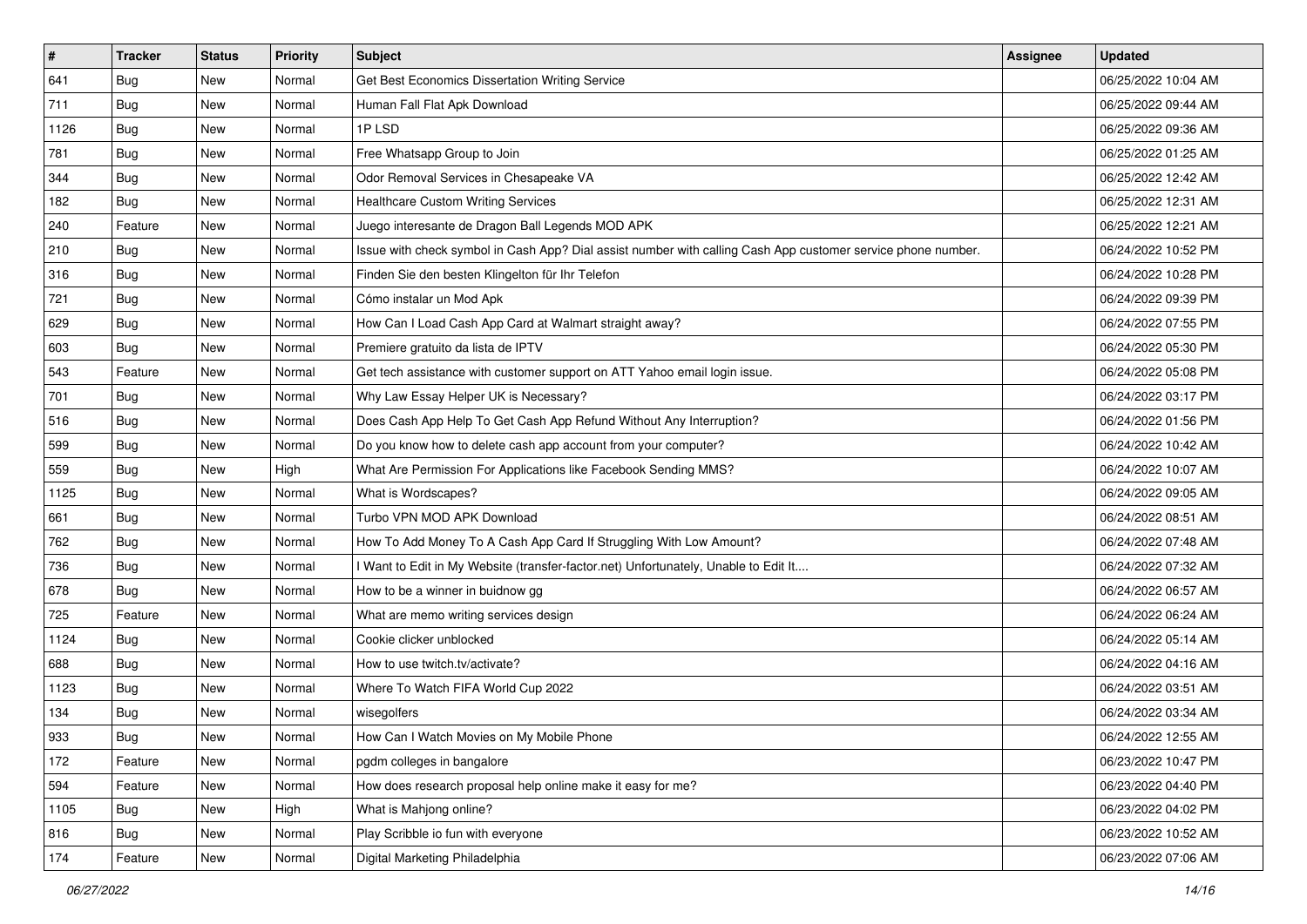| #    | <b>Tracker</b> | <b>Status</b> | Priority | Subject                                                                  | Assignee | <b>Updated</b>      |
|------|----------------|---------------|----------|--------------------------------------------------------------------------|----------|---------------------|
| 654  | Feature        | New           | Normal   | <b>Peach Health Benefits</b>                                             |          | 06/23/2022 05:34 AM |
| 1122 | Bug            | New           | Normal   | Count the number of words on the Microsoft Word application in the phone |          | 06/23/2022 04:19 AM |
| 313  | <b>Bug</b>     | New           | Normal   | Water Extraction Services in Virginia Beach VA                           |          | 06/23/2022 02:14 AM |
| 766  | <b>Bug</b>     | New           | Normal   | Pobreflix Mod APK Review                                                 |          | 06/23/2022 01:39 AM |
| 562  | Bug            | New           | Normal   | Learn Basic Mahjong Rules                                                |          | 06/23/2022 12:48 AM |
| 926  | Bug            | New           | Normal   | tavor 7                                                                  |          | 06/22/2022 05:08 PM |
| 1121 | <b>Bug</b>     | New           | Normal   | LustreC do not run                                                       |          | 06/22/2022 08:43 AM |
| 796  | Bug            | New           | Normal   | How Does Cash App ++ actually work and What is the process of it         |          | 06/22/2022 07:03 AM |
| 786  | Bug            | New           | Normal   | Best Assignment Help in Australia & UK                                   |          | 06/21/2022 09:28 PM |
| 1069 | Bug            | New           | Normal   | how to get cash app support phone number 24*7 available                  |          | 06/21/2022 08:36 PM |
| 1072 | Bug            | New           | Normal   | ij.start canon                                                           |          | 06/21/2022 06:56 PM |
| 1071 | <b>Bug</b>     | New           | Normal   | Cinema HD Review - Cinemahdy2.net                                        |          | 06/21/2022 06:54 PM |
| 464  | Bug            | <b>New</b>    | Normal   | Upholstery Cleaning Westchester MA                                       |          | 06/21/2022 04:02 PM |
| 1119 | <b>Bug</b>     | New           | Normal   | Klondike Solitaire                                                       |          | 06/21/2022 08:25 AM |
| 624  | <b>Bug</b>     | New           | Normal   | Use go with the Driving Directions for your go                           |          | 06/21/2022 04:54 AM |
| 321  | <b>Bug</b>     | New           | Normal   | Tile & Grout Cleaning Services in Virginia Beach VA                      |          | 06/21/2022 03:04 AM |
| 1113 | <b>Bug</b>     | New           | Normal   | Press the button to control your car                                     |          | 06/20/2022 12:09 PM |
| 1092 | Bug            | New           | Normal   | Ellison Estate Vineyard                                                  |          | 06/20/2022 12:03 PM |
| 1095 | Feature        | New           | High     | Want to Know the Best CV Makers in Dubai?                                |          | 06/20/2022 06:29 AM |
| 272  | Feature        | New           | Normal   | Fashion                                                                  |          | 06/19/2022 08:01 AM |
| 895  | <b>Bug</b>     | New           | Normal   | Cash App Scams                                                           |          | 06/18/2022 02:36 PM |
| 176  | <b>Bug</b>     | New           | Normal   | instant loan without documents                                           |          | 06/18/2022 01:43 PM |
| 776  | Bug            | New           | Normal   | Wibargain                                                                |          | 06/17/2022 08:52 PM |
| 670  | <b>Bug</b>     | New           | Normal   | JTWhatsApp Apk - The New and Improved WhatsApp                           |          | 06/17/2022 04:36 PM |
| 339  | <b>Bug</b>     | New           | Normal   | Upholstery Cleaning Services in Norfolk VA                               |          | 06/17/2022 04:36 AM |
| 918  | Bug            | New           | Normal   | Antivirus for IOS                                                        |          | 06/16/2022 10:36 PM |
| 1101 | <b>Bug</b>     | New           | Normal   | How to Delete Cash App History at once?                                  |          | 06/16/2022 06:49 AM |
| 949  | <b>Bug</b>     | New           | Normal   | <b>Educational Games</b>                                                 |          | 06/15/2022 09:11 PM |
| 1078 | <b>Bug</b>     | New           | Normal   | What Bank Is Cash App On Plaid? Find Clarity And Assistance              |          | 06/15/2022 11:56 AM |
| 1080 | <b>Bug</b>     | New           | Normal   | How to use Math Wallet   Nexo wallet   CoinTiger Exchange                |          | 06/15/2022 11:56 AM |
| 1082 | Bug            | New           | Normal   | Reset chime bank password without phone number                           |          | 06/15/2022 11:56 AM |
| 1099 | Feature        | New           | Normal   | Whatsapp Plus - A New Way Of Communicating                               |          | 06/15/2022 10:48 AM |
| 1079 | <b>Bug</b>     | New           | Normal   | How to get cheap psychology assignment?                                  |          | 06/15/2022 06:00 AM |